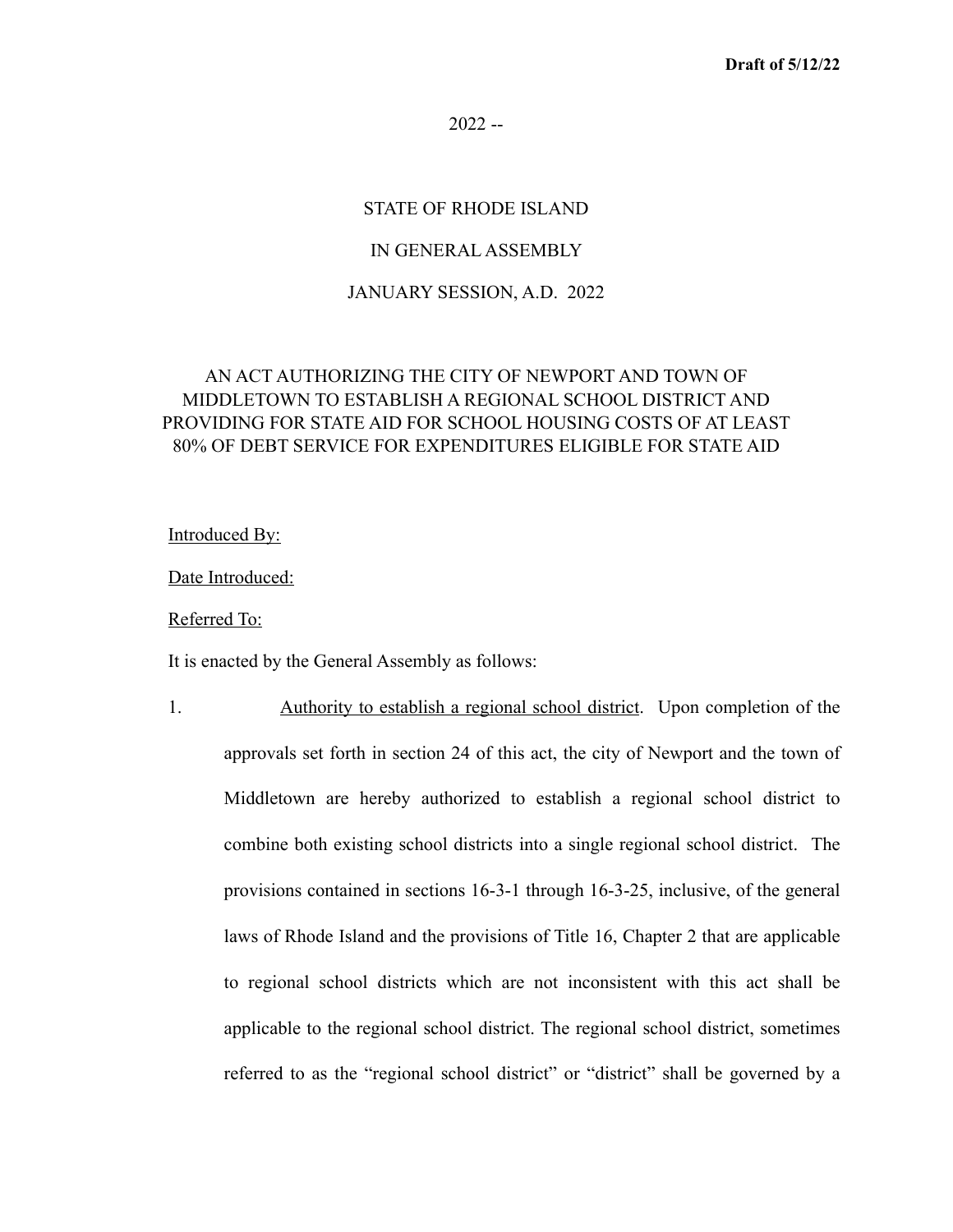regional school district committee, hereinafter sometimes referred to as the "regional school district committee" or "regional committee".

- 2. Minimum state housing aid ratio. Subject to completion of the approvals set forth in section 24 of this act, all general obligation bonds issued between January 1, 2022 and June 30, 2026 for school construction projects by the city of Newport and the town of Middletown shall be provided with state aid for school housing costs in accordance with §16-7-35 through 16-7-47 at a state housing aid ratio of at least 80% of debt service for expenditures eligible for state aid. For purposes of this section, the issuance of bond anticipation notes by the town of Middletown for school construction prior to June 30, 2026 shall entitle the town to a state housing aid ratio of at least 80% of debt service for eligible expenditures.
- 3. Transition period. (a) A transition period shall be established commencing on the date on which all approvals required by section 24 of this act have been completed. This transition period shall run from the date of authorization of the voters or the date the council for elementary and secondary education votes to approve the creation of the regional school district, whichever is later, through June 30, 2024.

(b) During the transition period, the existing school committees in Newport and Middletown shall continue to operate their respective school districts. The existing school committees shall cease to exist after June 30, 2024 and unless prohibited by federal law, any unrestricted monies in the city of Newport school fund and the Town of Middletown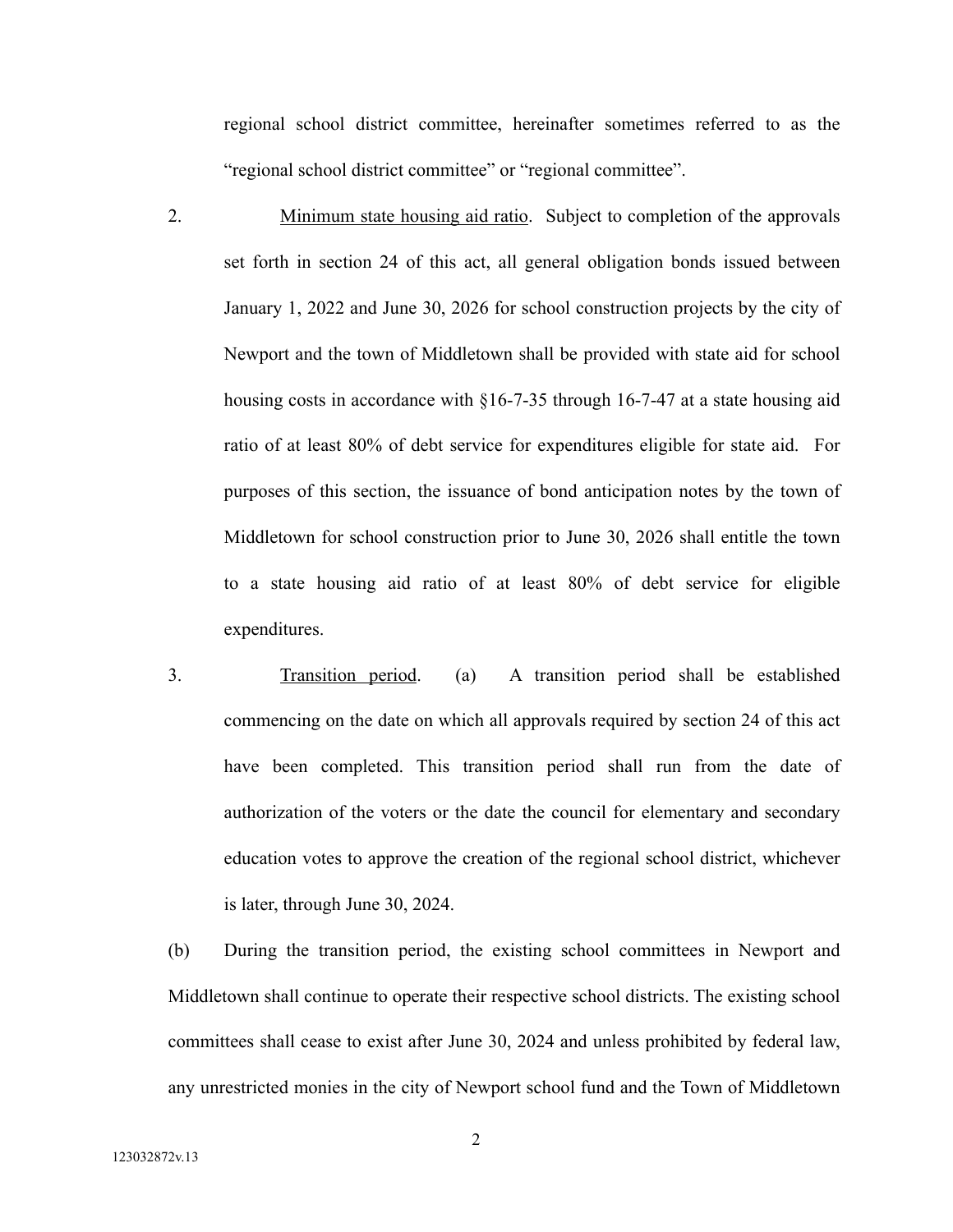school fund shall revert to the City of Newport and the town of Middletown, respectively, to be deposited on June 30, 2024 into restricted funds or accounts to be used for Newport and Middletown educational expenses. The existing school committees shall not enter into any contract that extends beyond June 30, 2024, unless such contract is formally approved by the elected regional school district committee.

(c) During the transition period, the regional school district committee shall develop and implement plans for the effective operation of the regional school district, including programs, staff, facilities, transportation, and finances.

SECTION 4. Labor provisions. All employees employed by the respective school committees as of June 30, 2024, who are subject to a collective bargaining agreement, will be offered employment by the regional school district in the same position or a substantially similar position, subject to the terms of the applicable collective bargaining agreement. Any such employee who on the date of his or her employment with the regional school district is on tenure may continue thereafter to serve on a tenure basis. All employees who become employees of the regional school district shall be given full credit for the period of their employment with the local school committees of the respective member towns for the purposes of seniority, pensions and all other relevant purposes. During the transition period, the existing collective bargaining agreements covering certified and non-certified personnel in both the city of Newport and the town of Middletown will be honored, and those agreements will remain in effect until their expiration date(s) or until a replacement agreement is negotiated with the regional school district committee. All employees employed in positions to be superseded or rendered redundant by the establishment of the regional school district may be given preferred consideration for similar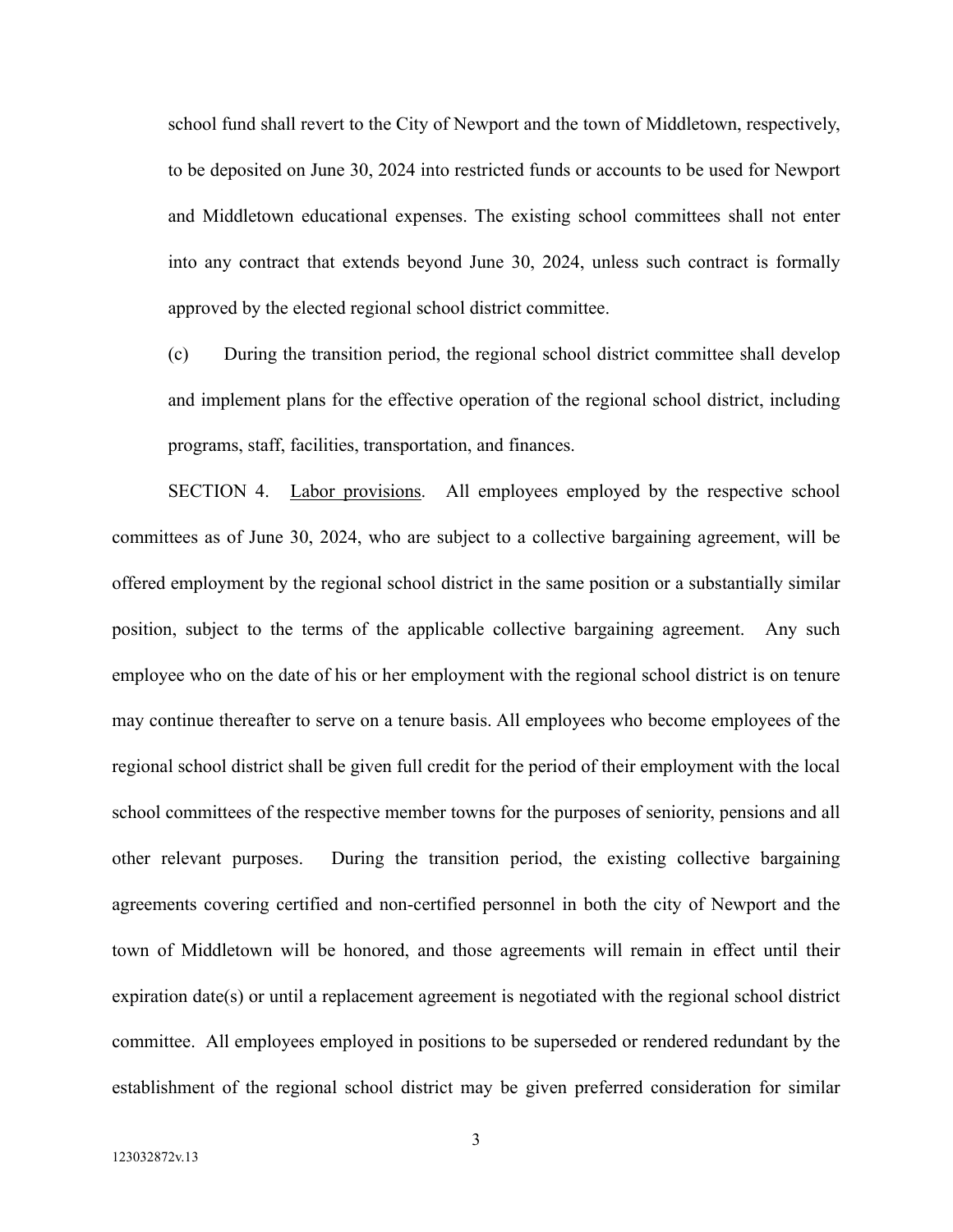positions in the regional school district to the extent that such positions exist or are available therein.

(b) Any employee or former employee of the school department of the member city or town who subsequently becomes an employee of the regional school district shall be granted service credits in the teachers plan or the municipal employees retirement system plan of the Employees Retirement System of the State of Rhode Island ("ERSRI") for his or her term of service with the member city or town school department prior to June 30, 2024 provided that: (1) an actuarial study is made by the ERSRI to determine the cost, if any, to include each transferred employee for the regional school district taking into account employer and employee contributions as of June 30, 2024, and calculating funding schedules for the respective portions of the unfunded liability of the member city and town that should be 100% funded by June 30, 2024; and (2) the contributions of both the employer and employee made to ERSRI as of June 30, 2024 for the account of the city of Newport or the town of Middletown to benefit the transferred employee shall be allocated to an account at ERSRI for the regional school district to benefit the transferred employee. The member city and town shall appropriate and transfer to an account at ERSRI for the regional school district, annual amounts to pay their respective remaining unfunded pension liability as of June 30, 2024 in accordance with the funding schedules in the actuarial study made by ERSRI. The member city and town shall remain responsible for making their respective employer contributions for participants in the ERSRI plans who are inactive as of June 30, 2024. For purpose of this section 4, "transferred employee" means any individual who was (a) an employee of a member city or town school department on June 30, 2024, and was (b) an active member of the teachers plan or the municipal employees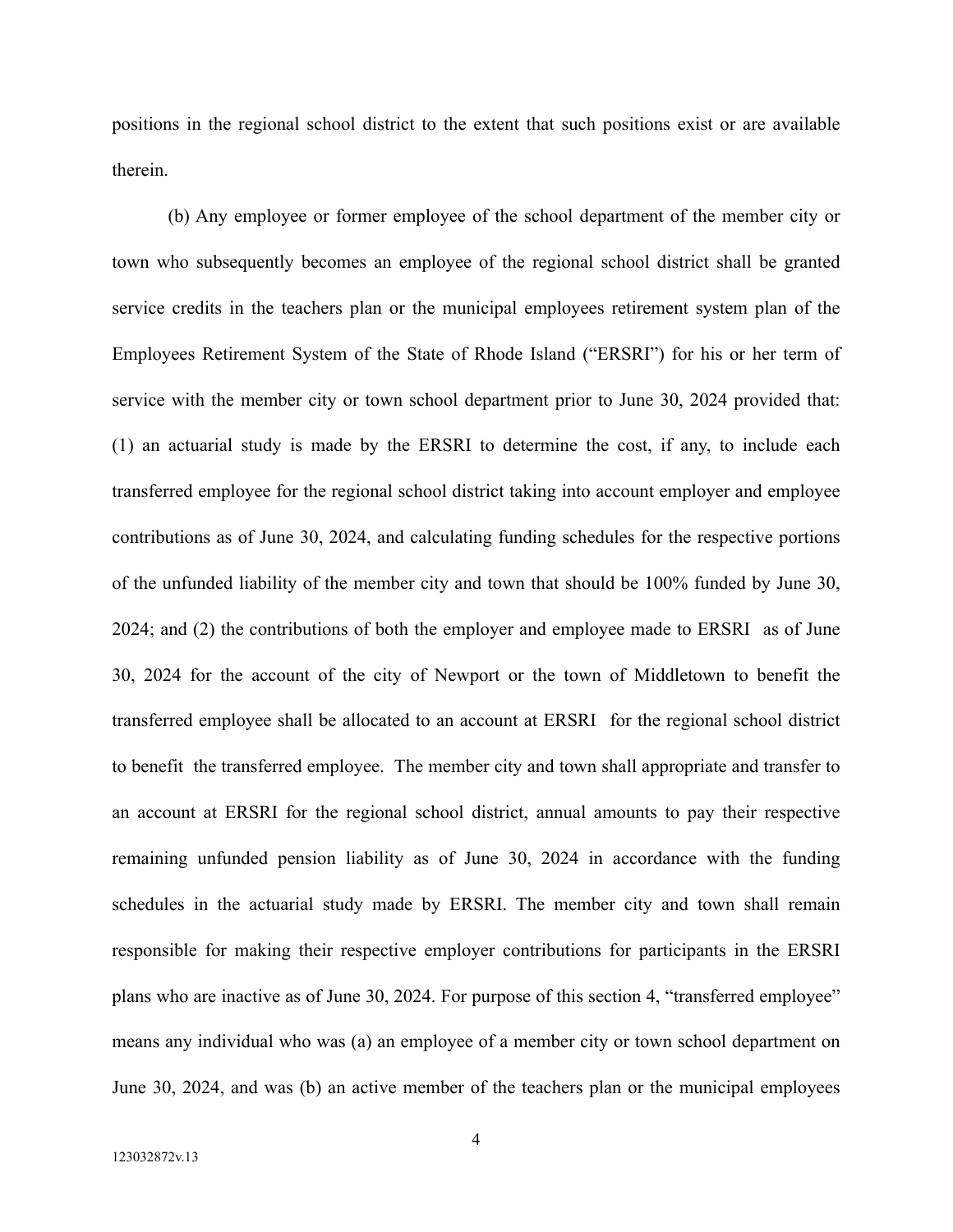retirement system plan of the ERSRI on June 30, 2024 and who, from and after the July 1, 2024, is an employee of the regional school district. Any individual who is a transferred employee shall not be treated as an employee member of ERSRI for any period of employment during which he or she elects to participate in any other retirement income benefit funded by the regional school district under a retirement plan sponsored by the regional school district and intended to qualify under  $\S$  401(a) or  $\S$  408(k) [26 U.S.C.  $\S$  401(a) or  $\S$  408(k) of the United States Internal Revenue Code].

(c) For the purpose of funding any liability for other post-employment benefits, including, but not limited to, health care and dental care benefits other than pensions (hereinafter referred to as "OPEB"), in accordance with government accounting standards board statements 43 and 45, the regional school district committee shall establish an OPEB trust in accordance with § 16-2-9.5 of the general laws or may enter into an OPEB arrangement with a corporation established pursuant to chapter 5 of title 45. The OPEB trust or arrangement shall be a qualifying trust in accordance with government accounting standards board statement 75. Contributions to the trust and earnings thereon shall be irrevocable and the assets of the trust shall be held solely to meet the current and future liabilities of the regional school district for OPEB. All monies held in the trust shall be accounted for separately from other funds of the regional school district and shall not be subject to the claims of any general creditors of the regional school district. For the purpose of determining OPEB liabilities for transferred employees, the member city and town shall jointly contract with a "qualified actuarial firm." A "qualified actuarial firm" shall be staffed by enrolled actuary who is a member of the American Academy of Actuaries, a Fellow or Associate of the Society of Actuaries, or a Fellow or Associate of the Conference of Actuaries in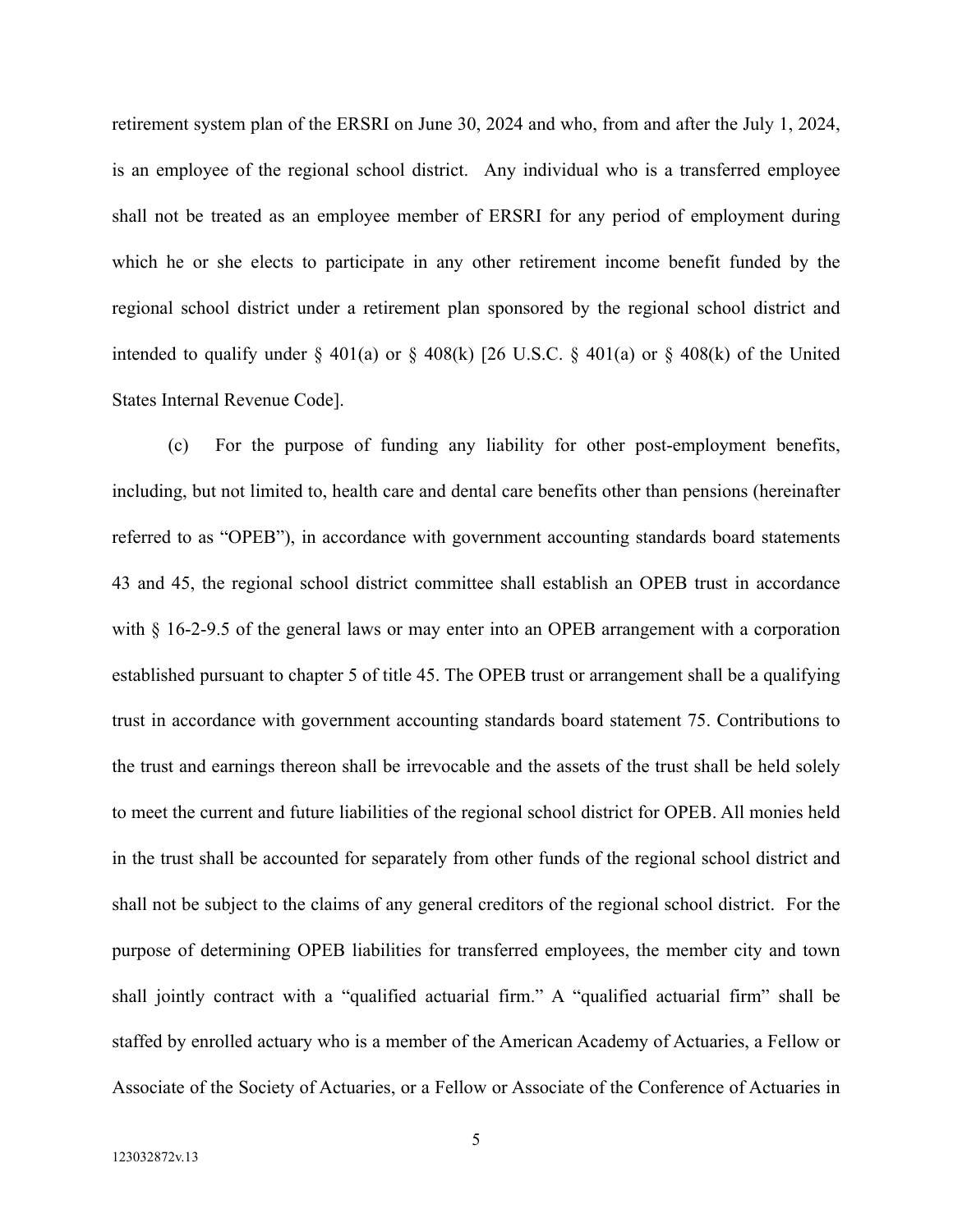Public Practice. The qualified actuarial firm shall calculate, employing the actuarial assumptions applied in the most recently published member city and town actuarial reports, respectively, for all active school OPEB participants as of June 30, 2024: (a) the member city's and town's respective actuarial accrued liabilities for OPEB, (b) their respective unfunded liabilities for OPEB, (c) the portion of the total actuarial accrued liability for OPEB that should be 100% funded as of June 30, 2024 employing the funding schedule applied in the city and town actuarial reports for any OPEB plan participants who may become transferred employees of the regional school district which shall be frozen as of June 30, 2024 (the "June 30, 2024 OPEB Transfer Liability"), and (d) funding schedules for the member city and town to pay to their remaining respective unfunded OPEB liability as of June 30, 2024. The member city and town shall each appropriate and transfer to the regional school district on July 1, 2024 an amount equal to their respective OPEB Transfer Liability. The member city and town shall appropriate and transfer to the regional school district, annual amounts to pay their remaining unfunded OPEB Transfer Liability in accordance with the funding schedules calculated by the qualified actuarial firm. The member city and town shall remain responsible for paying 100% of the benefits of the participants in their respective OPEB plans who are inactive participants as of June 30, 2024.

5. The regional school district committee. (a) There shall be a regional committee for said district consisting of seven (7) elected members, with a minimum of three (3) residents of the city of Newport and a minimum of three (3) residents of the town of Middletown. All members of said regional committee shall be elected at-large in district-wide elections on a non-partisan basis for terms hereinafter set forth. The three (3) candidates from each of the city of Newport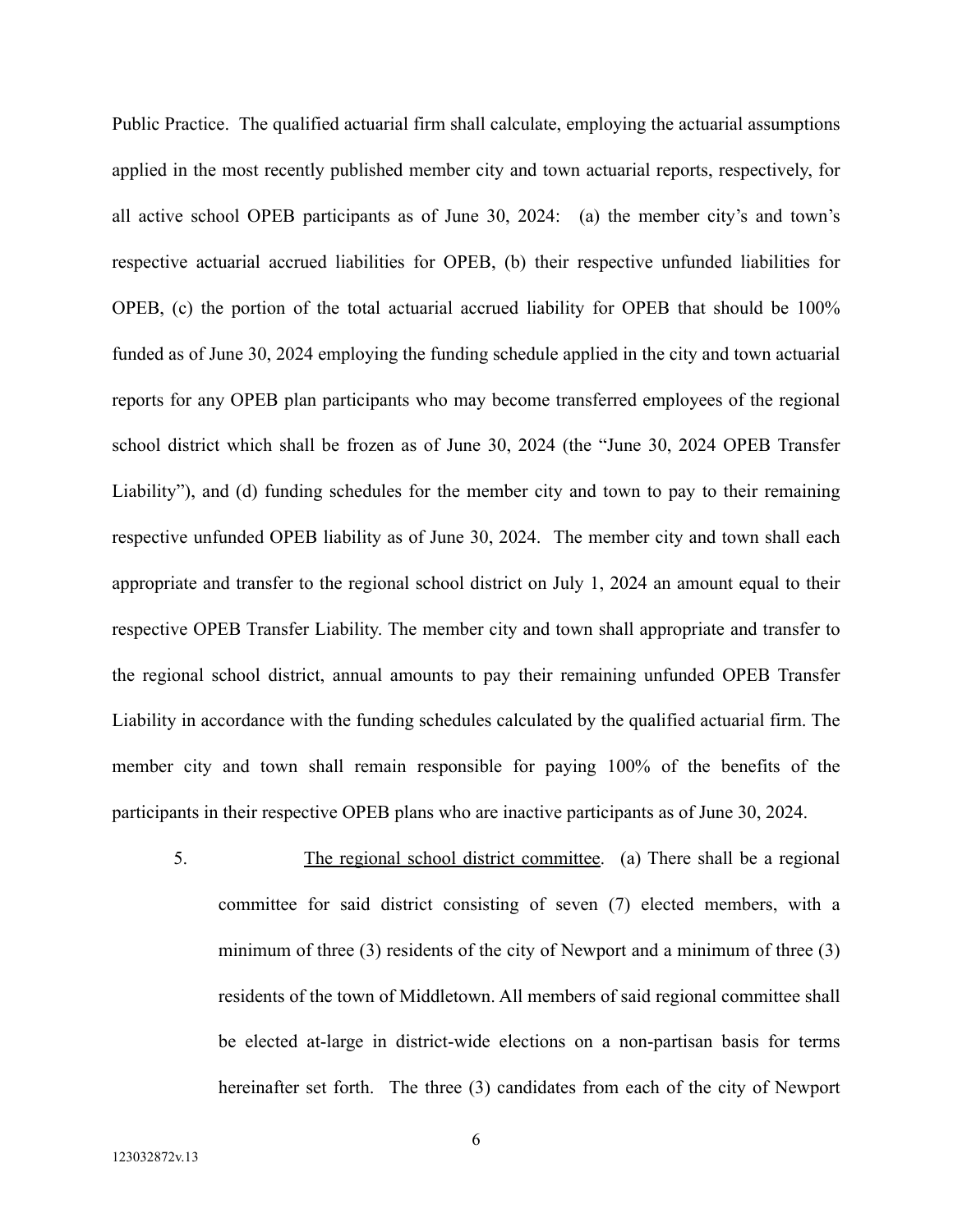and the town of Middletown receiving the highest number of votes shall be elected to the regional school district committee and the seventh member of the regional school district committee shall be the candidate who receives the next highest number of votes, without regard to residency.

(b) Members of the existing school committees are eligible for election to the regional committee, and if elected, the council of the city or town represented by such regional committee member shall, by majority vote, appoint a member to fill the unexpired term on the existing school committee. The first regional committee shall be elected in a special election to be held in November, 2023. In the special election of 2023 each regional school district committee member shall be elected to serve a term of three (3) years. At the next general election in November, 2026, and at each general election thereafter, members shall be elected for a term of two (2) years.

(c) In the event of any vacancy by death, resignation or incapacity to serve, the city or town council of the municipality where the former committee member resided shall fill such vacancy by majority vote of the city or town council for a term lasting until the next general election. Members of the regional school district committee shall receive an annual salary that is equal to the average of the salaries of the city council members of Newport and the town council members of Middletown as of the preceding July 1st.

6. Organization of the regional school district committee. (a) At the first meeting of the regional school district committee, to be held within thirty (30) days following the November 2023 election of members, the regional committee shall elect a chairperson and such other officers as are herein authorized. An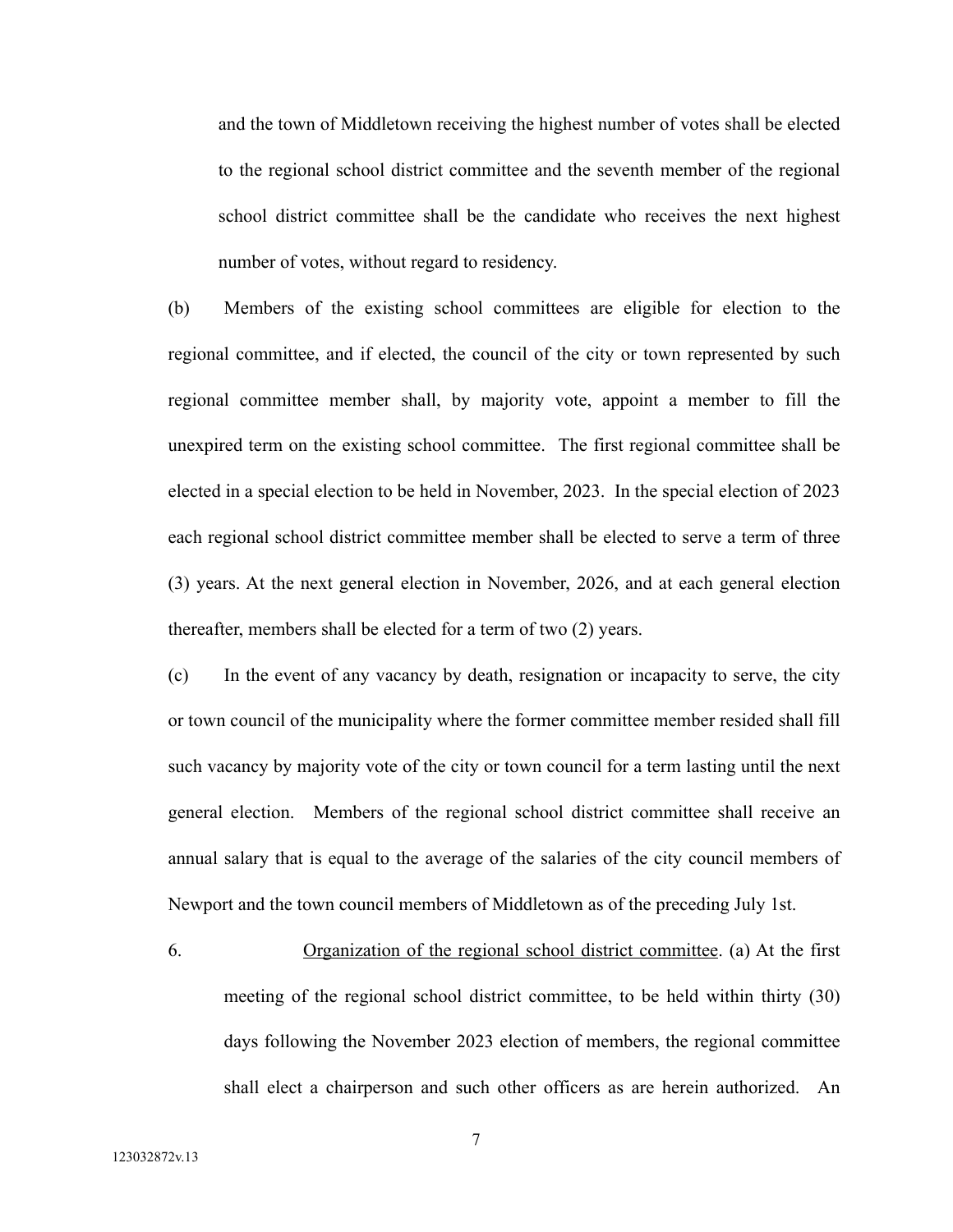organizational meeting to elect officers shall be held within thirty (30) days of the qualification of elected members following each general election thereafter. At the organizational meeting of the regional committee following the November 2026 election, and each two (2) years thereafter, the chairpersonship shall first be offered to a regional committee member from the municipality other than the city or town from which the current chairperson was elected.

(b) In the event that no member from the city or town which is entitled to the chairpersonship is willing to serve as chairperson, this office shall be offered to any regional committee member. The said regional committee shall also elect a vice chairperson, which shall first be offered to members of the city or town other than that which the chairperson represents, a secretary, and a treasurer, and such other officers as it deems advisable. The said secretary and treasurer may be the same individual.

(c) The regional committee shall prescribe the powers and duties of its officers, fix the time and place of its regular meetings, and provide for the calling of special meetings.

7. Powers and duties of the regional school district committee. (a) The regional school district shall be a body politic and corporate and shall have all of the powers and duties conferred by law upon school committees, and all additional powers and duties conferred upon regional school districts provided for in § 16-3-11 of the general laws, including but not limited to:

(1) To adopt a name and a corporate seal.

(2) To sue and be sued but only to the same extent and upon the same conditions that a town may sue or be sued.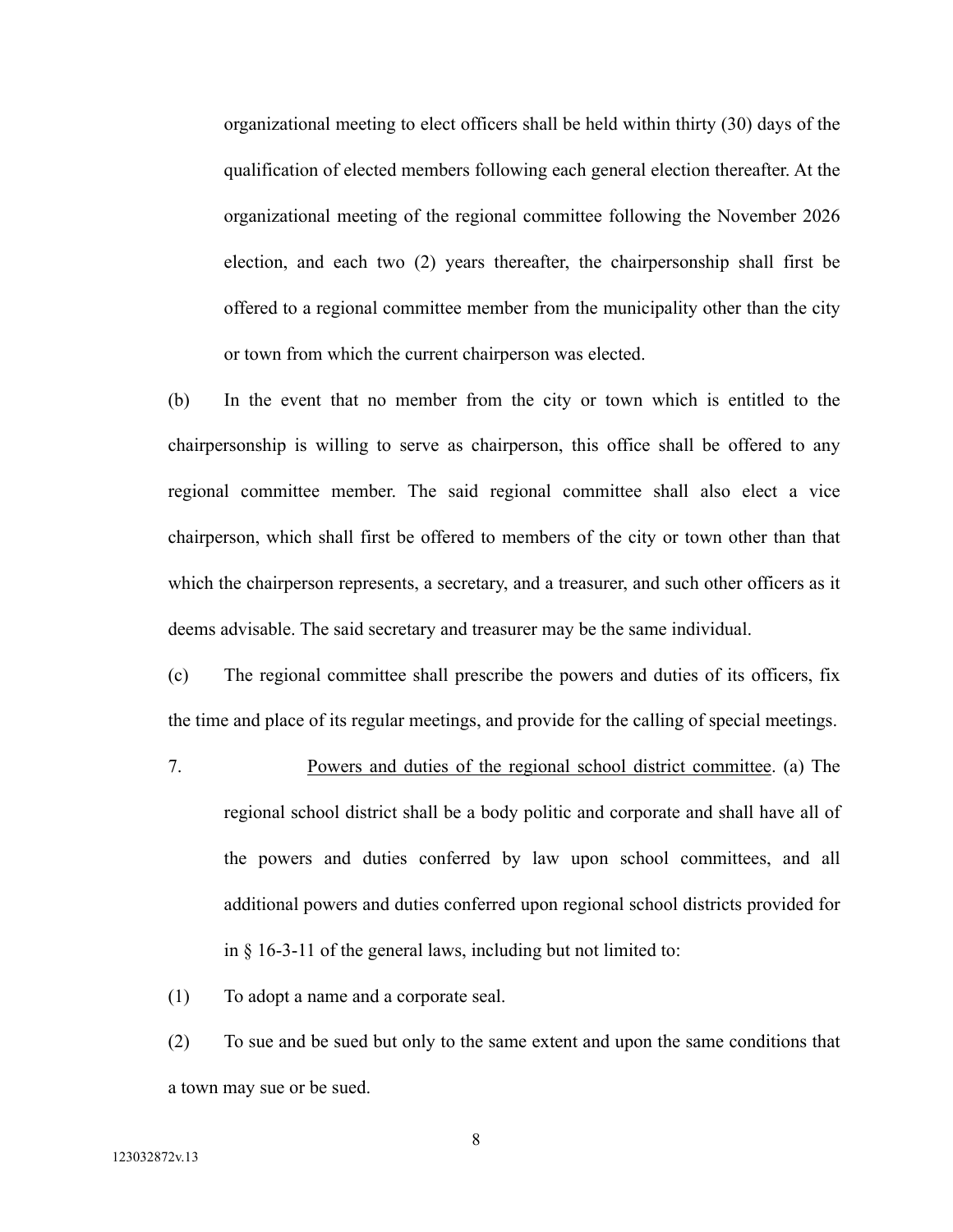(3) To operate and exercise care and control of all public schools in the district, including land, buildings, equipment, furnishings, and supplies for the same, for the joint and common use of the member cities or towns incorporated into the said regional school district, for the education of pupils attending grades pre-kindergarten through 12 inclusive, and with all the powers and duties pertaining to education and schools conferred by law in this state upon school committees and towns generally.

(4)To acquire by purchase, gift, or other means of transfer or by condemnation, land, and improvements within the district as a site for a school or schools. To acquire also by any such method such rights-of-way and other easements as may be required in connection with the use of the site.

For the purpose of acquiring land by condemnation for schools, the regional district is given all the powers conferred upon cities and towns for the condemnation of land for school purposes by § 16-9-5; provided, however, that the amount of land taken by the committee may exceed five (5) acres but shall not exceed thirty (30) acres for any one building site. The description, plat, and statement of the land taken under this chapter shall be signed by the chairperson of the regional school district committee and filed in the records of land evidence as provided in § 16-9-6. The owners of land or any person entitled to any estate or interest therein so taken by the regional committee shall have the same right of petition, the right of jury trial, and all other rights under the provisions of §§ 16-9-7 and 16-9-8.

Upon the filing of the description, plat, and statement of the land taken, the title of the land shall vest absolutely and in fee simple in the regional district notwithstanding that any of the land taken is devoted to a public use, and the regional district, acting by and through the regional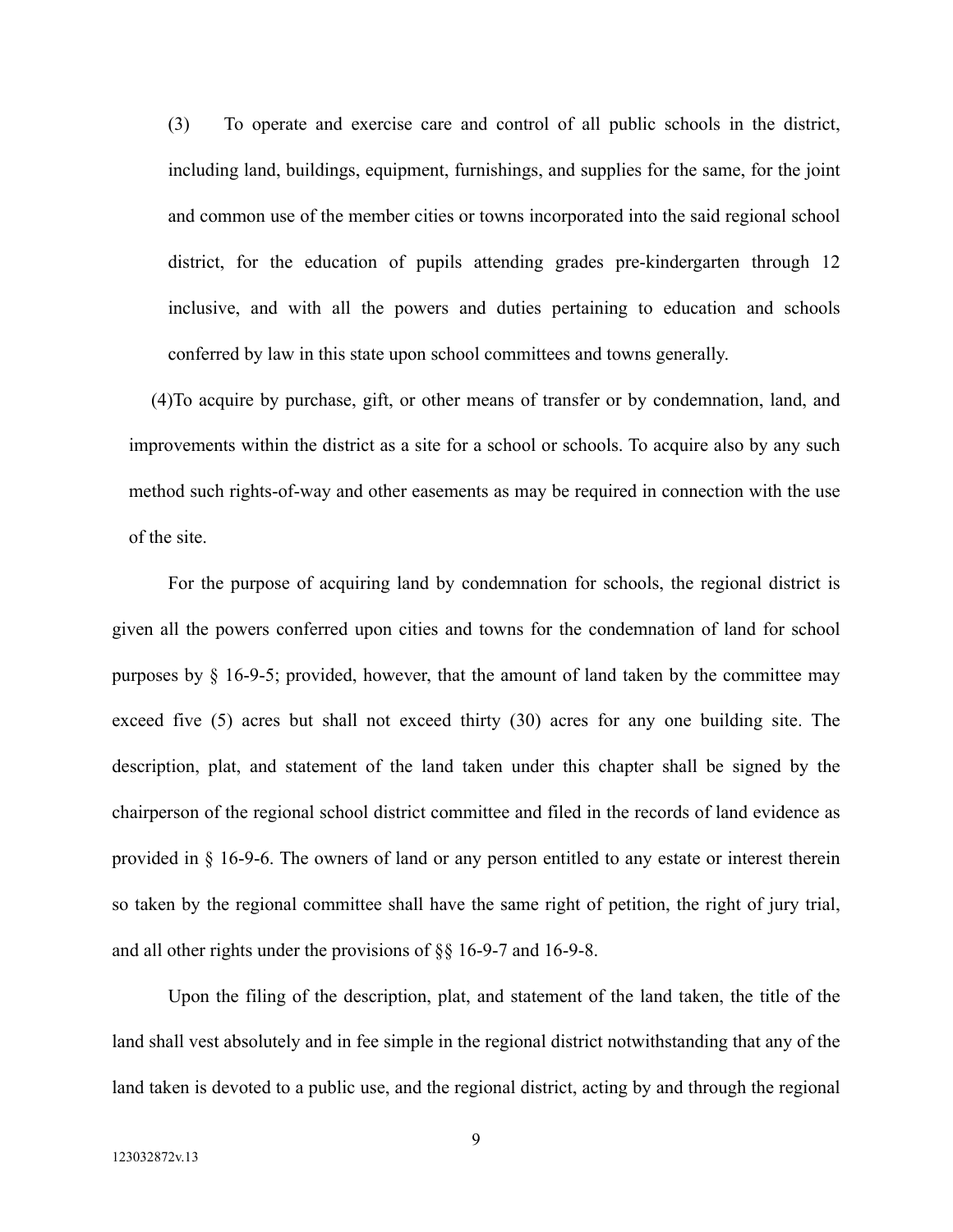committee and its duly authorized agents, may immediately enter and take possession of the land without any process of law otherwise required by statute or common law, and remove any or all buildings, property, or other impediments thereon, and occupy, use, and improve the land for the purposes of § 16-3-2 notwithstanding any other provision of law.

The regional district, through its regional committee, is authorized and empowered to pay for the cost of acquiring land for the school site from the proceeds received from the sale of bonds issued pursuant to the provisions of this act, whether the same be acquired by purchase or by condemnation, or partly by purchase and partly by condemnation.

(5) To secure competent architectural and engineering services for the taking of surveys, the preparation of plans and specifications for the construction and equipment of a school or schools in the regional district, and to employ such clerical assistance as may be necessary.

(6) To construct, furnish, and equip schools and improve the grounds upon which the schools are located and to make additions to the schools as may be needed.

(7) To dispose of real or personal property by sale, lease, or gift whenever such disposal is determined to be in the best interest of the regional district, as hereinafter provided.

(8) To lease from the city of Newport and town of Middletown, for the sum of one dollar (\$1.00) per year, school buildings, facilities, furnishings, equipment and the land upon which they are sited, that are owned, leased or financed by the respective city or town. The municipalities may retain title to the buildings, facilities, furnishings and equipment and land. The respective municipality issuing the indebtedness shall continue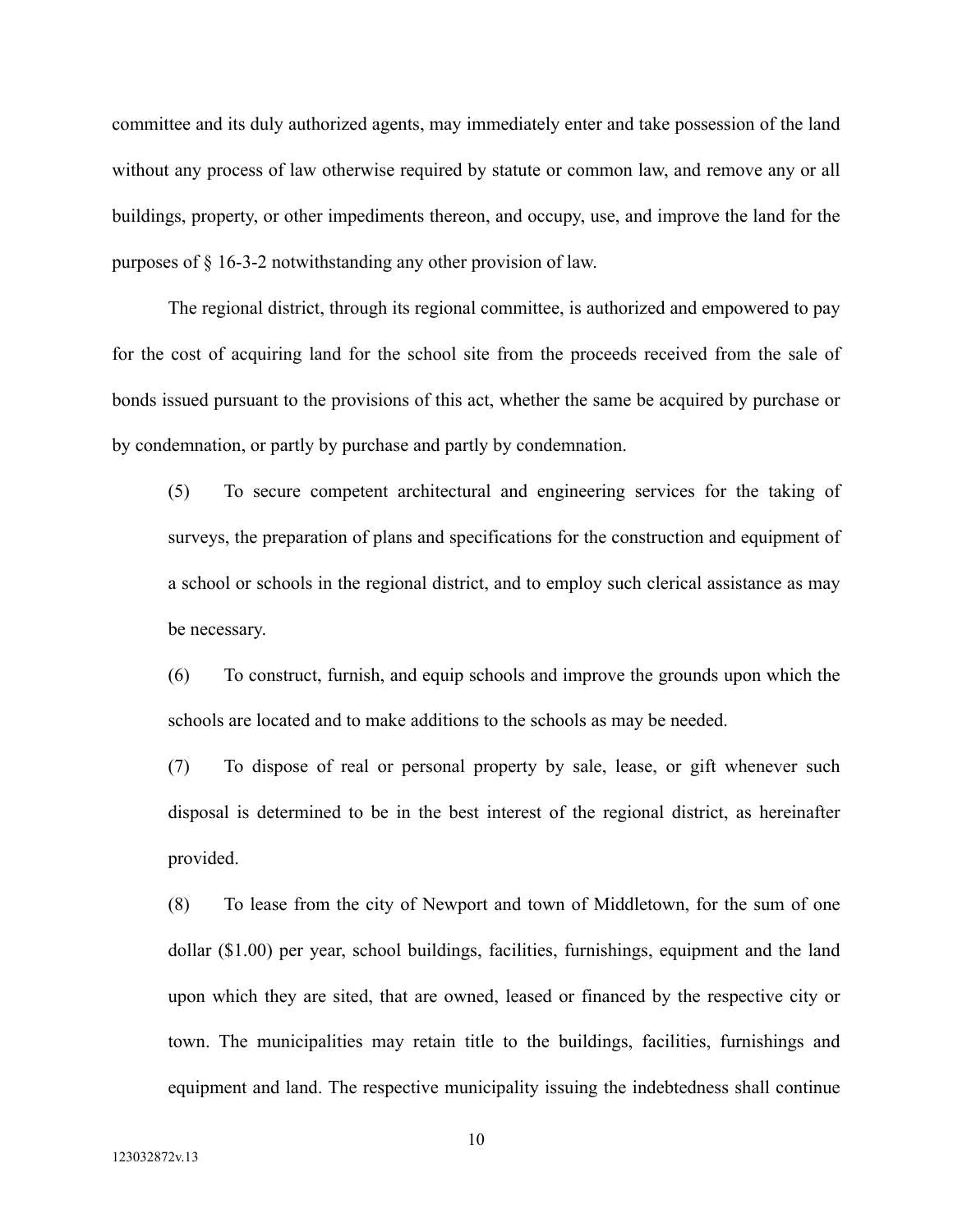to pay for all debt service for bonds, and rentals for lease-purchase agreements, for such school buildings, facilities, furnishings, equipment and land, unless and until such time as the regional school district may acquire such buildings, facilities, furnishings, equipment and land. For the avoidance of doubt, the City of Newport has issued (a) \$98,500,000 General Obligation School Bonds dated March 25, 2022, due April 1, 2026-2047, inclusive, to the Rhode Island Health and Educational Building Corporation ("RIHEBC"), (b) \$17,920,000 General Obligation School Refunding Bonds dated May 21, 2021, due April 1, 2023-2033, inclusive, to RIHEBC, (c) \$2,865,000 General Obligation School Bonds dated August 17, 2016, due April 1, 2017-2026, inclusive, to RIHEBC, and (d) a lease-purchase agreement maturing on August 27, 2023, and the town of Middletown has issued (a) \$9,750,000 General Obligation School Bonds dated May 16, 2017, due April 1, 2018-2026, inclusive, and April 1, 2037 to RIHEBC and (b) may issue general obligation debt prior to June 30, 2026 as described in section 2 of this act. The regional school district shall assume and pay for all maintenance, upkeep, and operation of the buildings, facilities, furnishings, equipment and land leased by it from the respective municipalities.

(9) To make all contracts and agreements, including but not limited to collective bargaining agreements, that may be necessary for the exercise of the powers vested in the regional committee by subsections (a)(4), (a)(5), (a)(6) and (a)(7) hereof; provided, however, that the regional committee shall not make any expenditure or incur any liability unless the necessary appropriations have been authorized by the joint finance committee.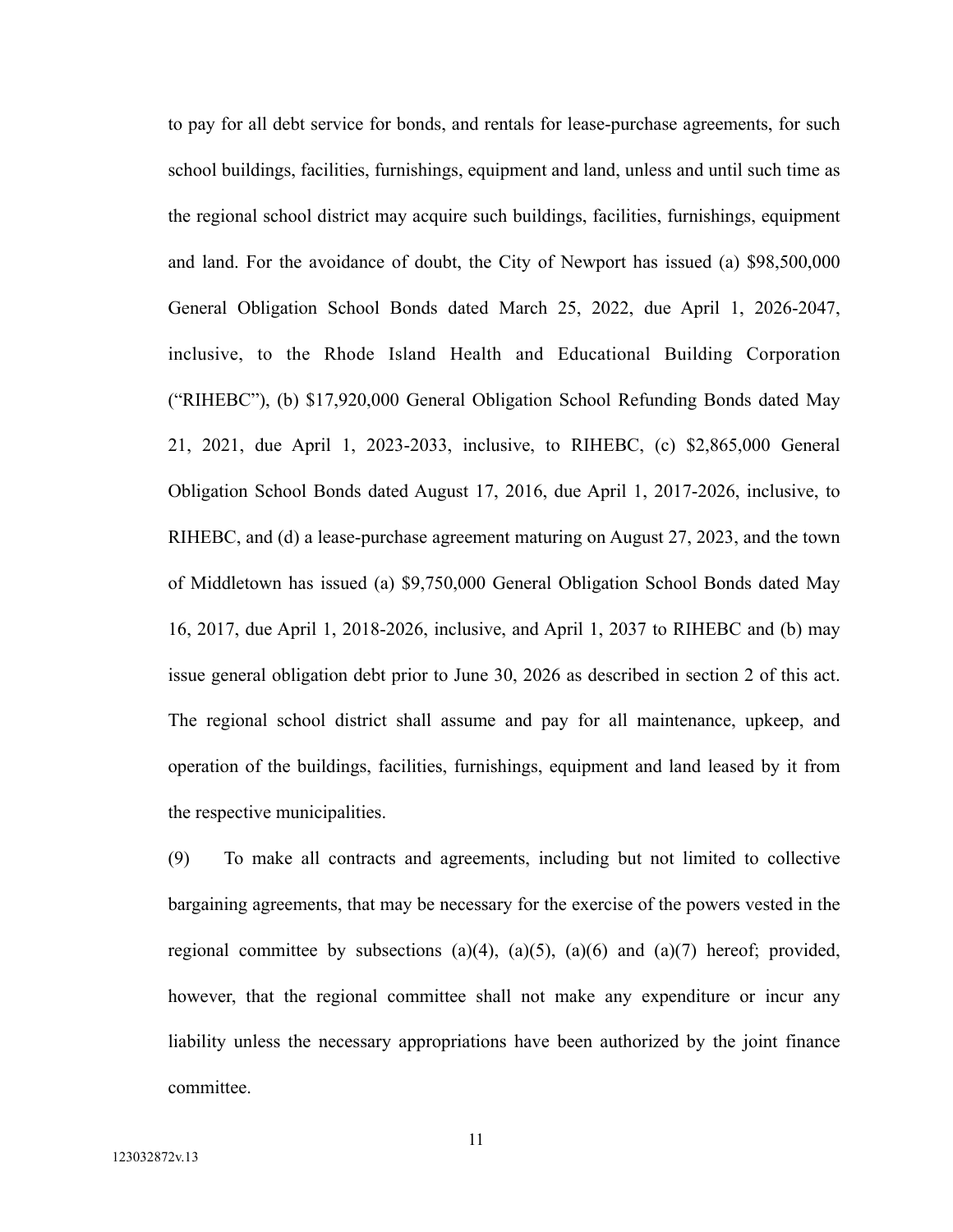(10) To issue, when and if authorized by the joint finance committee hereinafter provided for, after approval by a majority of the voters in the regional school district present and voting, in a referendum authorized and conducted in accordance with the constitution and laws of the state of Rhode Island, under its corporate name and seal, bonds to an amount not exceeding the debt limits as hereinafter described, the bonds shall be signed by the chairperson and treasurer or the regional committee; the principal thereof and the interest thereon shall be payable in any coin or currency of the United States of America, that, at the time of payment, is legal tender for public and private debts, and the debt secured by the bonds shall be obligatory on the district to the same extent as other debts lawfully contracted by the district.

(11) To borrow temporarily from time to time such sums as may be authorized by the joint finance committee as hereinafter provided, and to issue temporary notes of the regional district thereof, the proceeds whereof shall be used only for the purposes set forth in subsections (a)(4), (a)(5), and (a)(6) of this section. Each authorized issue shall constitute a separate loan. Each issue may be for a period of not more than five (5) years and notes issued for a shorter period may be refunded or renewed from time to time by the issue of other temporary notes maturing within the required period of five (5) years, provided, that the period from the date of issue of the original loan to the date of maturity of the refunding or renewal loans shall not be more than five (5) years.

Temporary notes of the regional district shall be signed by the chairperson and treasurer of the regional committee, and may bear interest or be sold at a discount. The period and discount or interest rate and other particulars of the temporary notes shall be fixed by the regional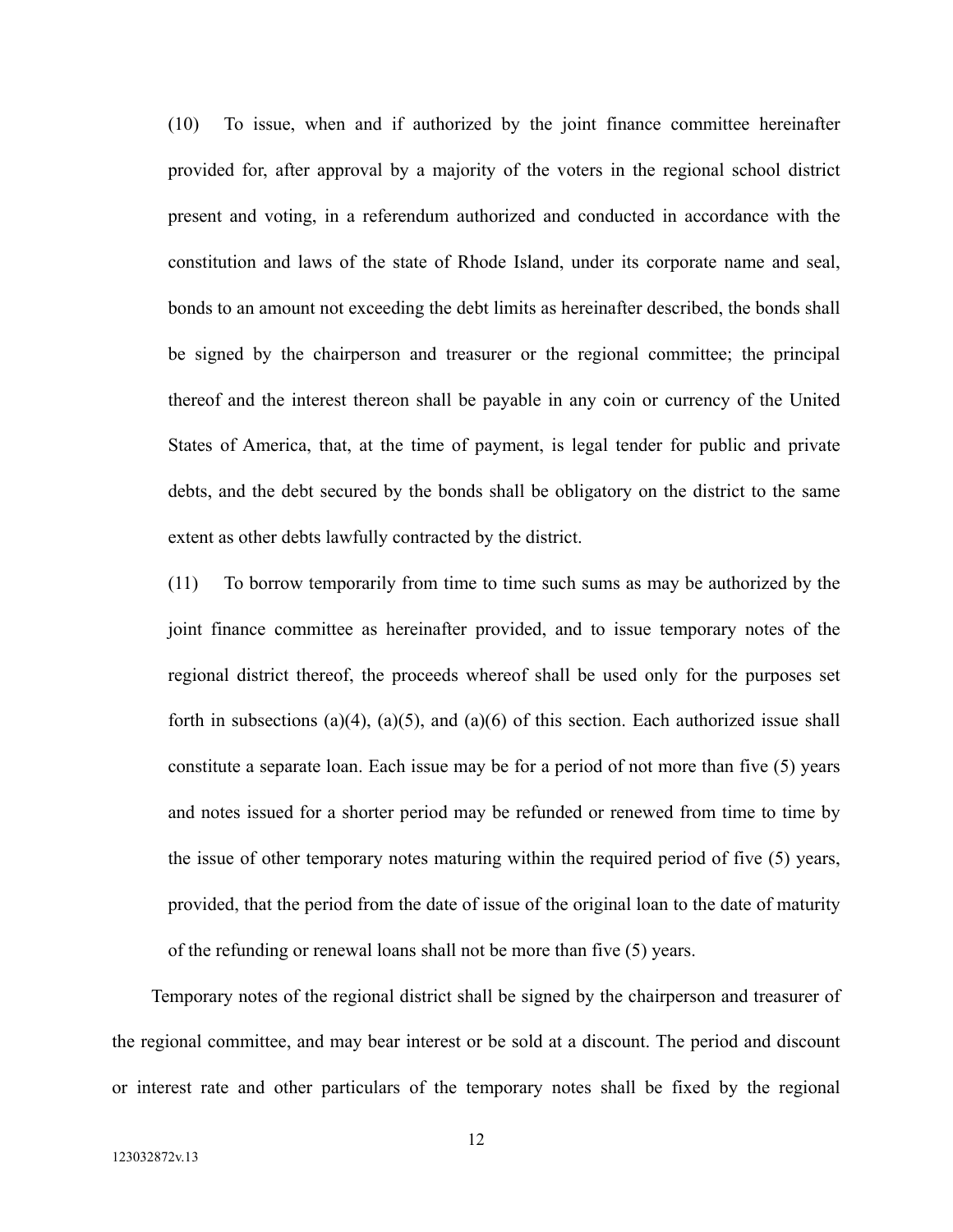committee. The temporary notes and renewal notes, including interest or discount on the notes and the expense of preparing, issuing, and marketing the notes, shall, unless otherwise taken care of, be funded by the issue of bonds under the provisions of subsection  $(a)(10)$  of this section. The aggregate principal amount of temporary notes issued and outstanding hereunder shall not at any time exceed the sum of the bonds authorized to be issued.

(12) To incur temporary debt after the regional district school or schools are constructed and in operation in anticipation of revenue to be received.

(13) To apply for and receive, accept and use, subject to the provisions of this act, any town, state, or federal funds or assistance, or both, including school housing aid as may be provided, whether in the form of a grant or a loan, or both, including, specifically, such funds or assistance from state or federal sources as the member city or town would otherwise be entitled to apply for and receive from such sources in the event that the regional district did not exist, but the use of which the member city or town might be individually excluded by reason of the existence of the regional district.

(14) To receive, accept and use any gift from private sources; and to receive and disburse funds for any regional district purpose.

(15) To engage legal counsel.

(16) To engage and employ a superintendent of schools for the regional district on a contractual basis for a term of up to three (3) years. The person so employed shall have all the powers and duties imposed upon a superintendent of schools by law.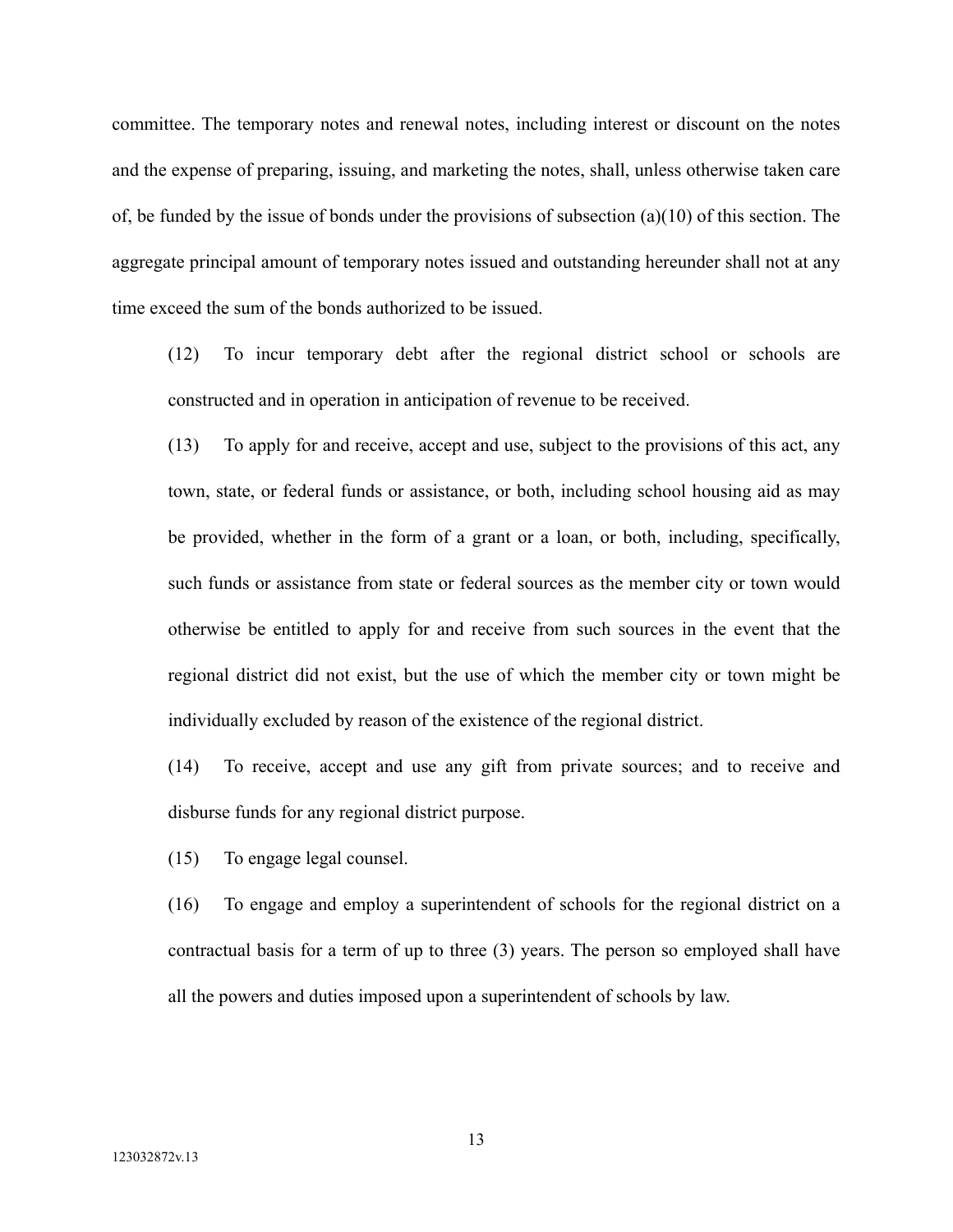(17) To reallocate any surplus as of the last day of the fiscal year so that any such surplus may be carried forward into the next fiscal year and remain in the regional district accounts.

The regional committee shall annually cause an independent audit to be made of the accounts of the regional district within one hundred twenty (120) days after the fiscal year ends, and on completion of each audit, a report thereof shall be made to the members of the regional committee. Copies of the audit report shall also be made available to the city and town council, the city and town clerk, and the highest elected official in each member city or town.

The secretary and the treasurer may furnish surety bond to the regional district in an amount to be determined annually be the regional committee. The expense of any such bond shall be chargeable to the district.

(18) The quorum for the transaction of business shall require that at least four (4) members of the committee be present and that both municipalities of the regional school district be represented, but in the absence of a quorum, less than a simple majority may adjourn.

8. Regional School Building Committee. Whenever the regional school district shall approve the issuance of bonds of the district to finance construction, additions, renovations and extraordinary repairs to schools in the district, the regional school district committee may appoint a regional district school building committee in accordance with state law and regulations.

9. Composition of district. The regional school district may consist of all public schools in the city of Newport and the town of Middletown.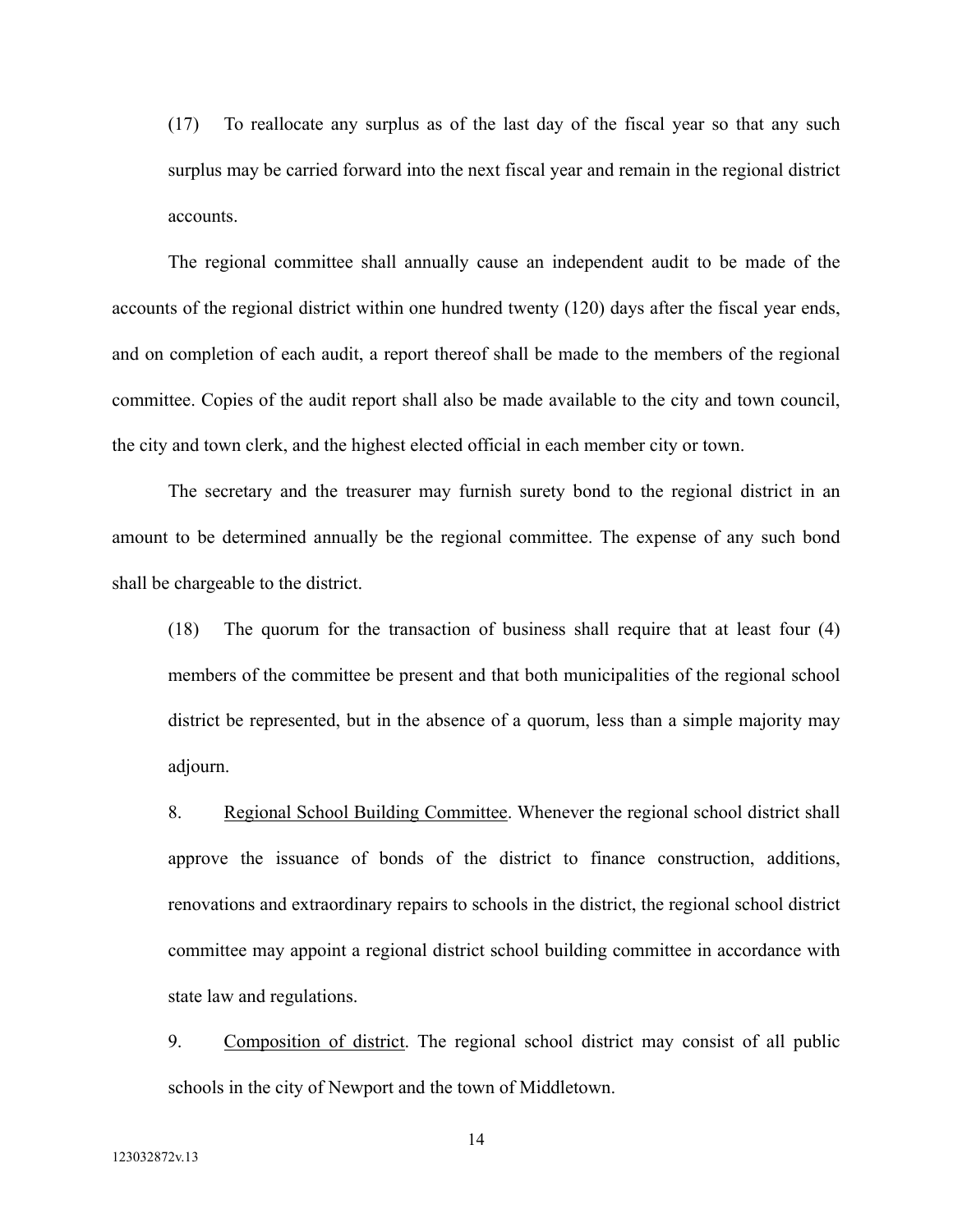10. Type of district. The regional school district may include all grades and programs now provided by Newport and Middletown, and any other grades and programs so specified by the regional committee.

11. Means of apportioning expenses. (a) The total education costs of the regional district shall be apportioned between the city and town based upon a per public pupil calculation, using enrollment as of the prior October 1, provided, however, that gifts, grants, payments and federal and state aid associated with the students or programs of one member city or town shall, to the extent permitted by law, be allocated to that city or town and counted towards the that city or town's proportionate share of costs, such that regionalization does not adversely affect receipt and allocation of gifts, grants, payments and aid. Revenues derived from the cell tower lease on the Rogers High School property shall be counted toward Newport's proportionate share of costs. Revenues derived from the cell tower lease on the Gaudet Middle School property shall be counted toward Middletown's proportionate share of costs. On or before March 1 commencing in 2024, the regional district shall determine the proportionate share of the costs of the regional district for the next fiscal year to be borne by the city and town and shall notify the respective directors of finance of the city and town of the respective proportionate shares.

The town or city treasurer of each town or city of the regional school district shall forward to the regional school district on July 1, October 1, January 1, and April 1 one-fourth  $\binom{1}{4}$ of the amount due for the operation of the regional school district for the fiscal year beginning July 1 from each town or city or parts thereof comprising the regional school district.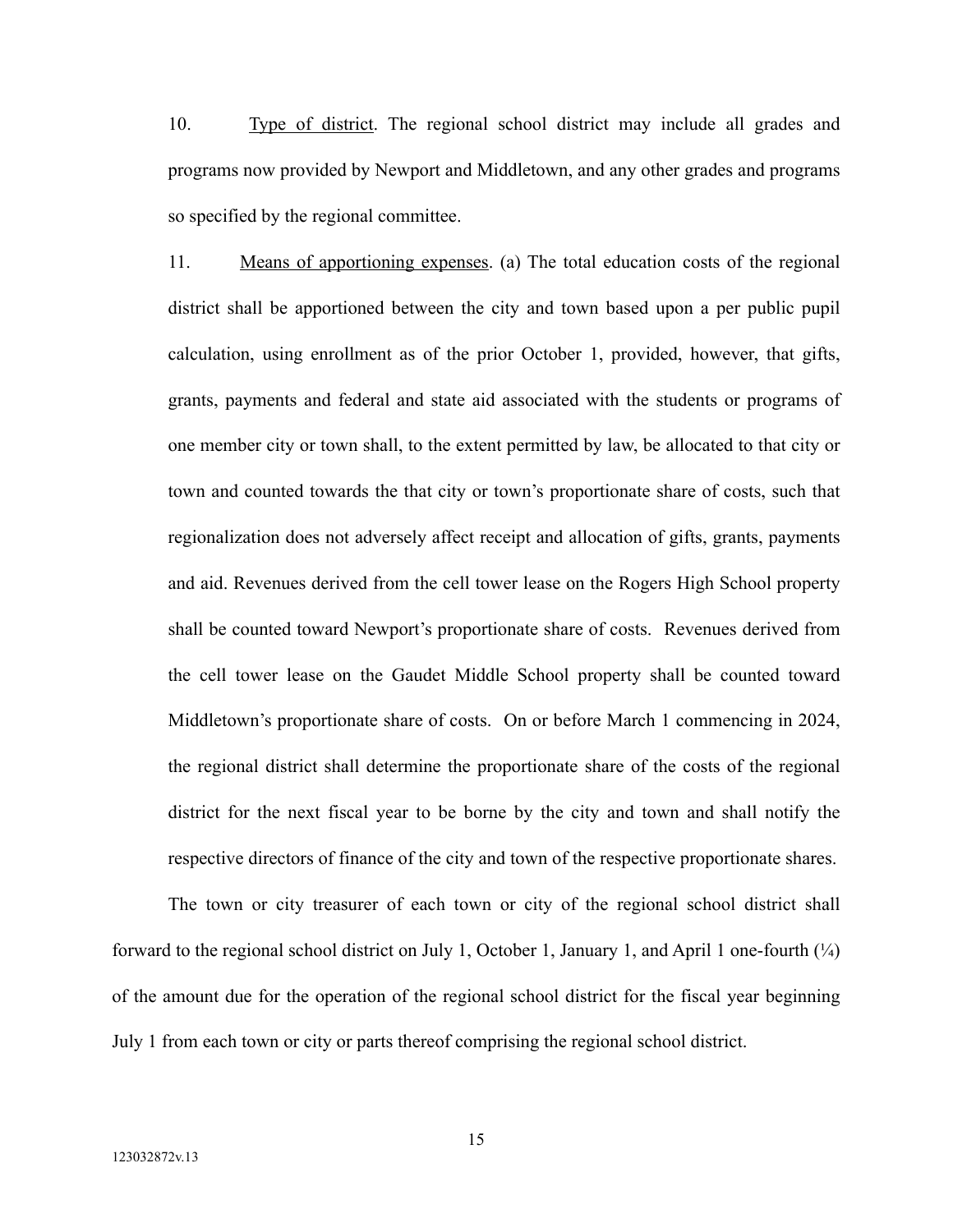12. Transportation. Transportation shall be provided by the regional district consistent with state law. Transportation shall be considered an operational cost of the regional district.

13. Admittance and withdrawal of districts. (a) Any other city or town may be admitted to the regional school district upon:

(1) Adoption of an appropriate amendment to this act, by an act of the general assembly accepted and approved by a vote of the qualified voters of the city of Newport and a qualified voters of the town of Middletown, and approval of the qualified voters of the city or town seeking admission; and

(2) Upon compliance with such provisions of law as may be applicable and with such additional requirements as may be set forth in the act of amendment.

(b) Any member city or town of the regional school district may petition to withdraw from the district at any meeting of the district committee upon six (6) months written notice, provided that the petition for withdrawal shall have been approved by a majority of the qualified voters of the city or town voting at a referendum called for that purpose. Such petition shall not be approved except upon payment to the regional school district of any costs which have been apportioned and certified during the year in which the withdrawal is to take place. Such city or town shall remain liable to the district for its share of the indebtedness of the district outstanding, including bonds, if any, at the time of such withdrawal, and for interest thereon, to the same extent and in the same manner as if the city or town had not withdrawn from the regional school district, except as such liability shall be reduced by any amount which the city or town has paid over at the time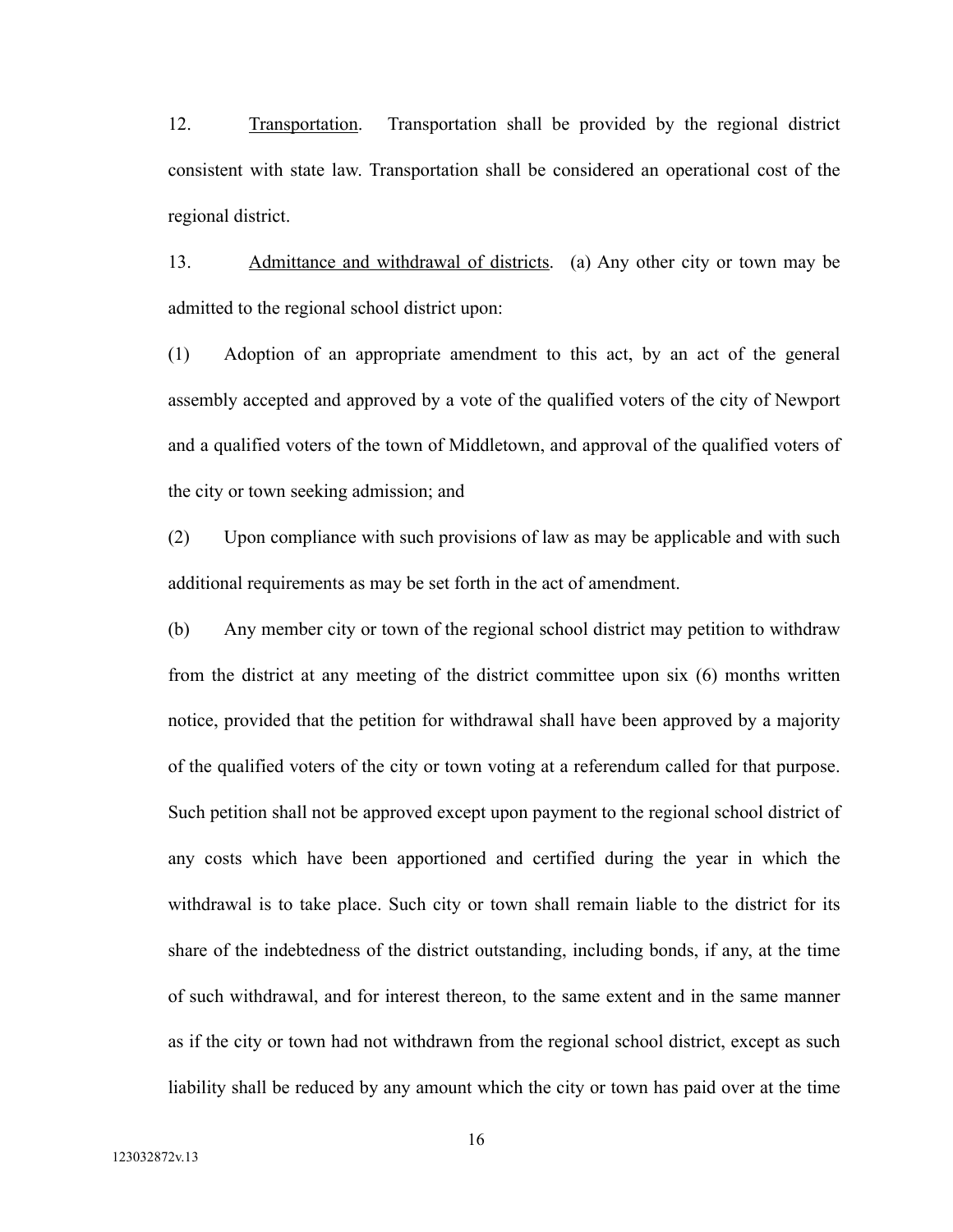of withdrawal and which has been applied to the payment of such indebtedness and interest. Any money received by the regional school district from a withdrawing city or town for the payment of indebtedness or interest thereon shall be used only for such purpose, and until so used, shall be deposited in trust in the name of the district with RIHEBC if such indebtedness was issued through RIHEBC, or with the trustee or paying agent for such indebtedness. If the city or town director of finance is the paying agent for such indebtedness, the money shall be deposited with a financial institution as escrow agent until applied to the indebtedness.

14. Preparation and adoption of budget. (a) It shall be the duty of the regional school district superintendent to present to the regional committee by January 15 a preliminary budget containing estimates of the amount of money needed to operate the regional school district for the ensuing fiscal year. The form of said budget shall conform to the accounting system of the state department of education.

(b) The regional committee shall prepare and approve a budget which it believes will efficiently operate the regional district for the ensuing fiscal year by February 15 of each year commencing with the fiscal year ending June 30, 2025. The regional committee shall not adopt a budget that exceeds the prior year budget by more than four percent (4%) unless an "emergency situation" exists consistent with  $\S$  44-5-2(d)(2) or the regional school district experiences debt service increases for bonds issued by the regional school district consistent with  $\S$  44-5-2(d)(4). Upon approving the budget, the regional committee shall, within seven (7) days, post the budget at city hall in Newport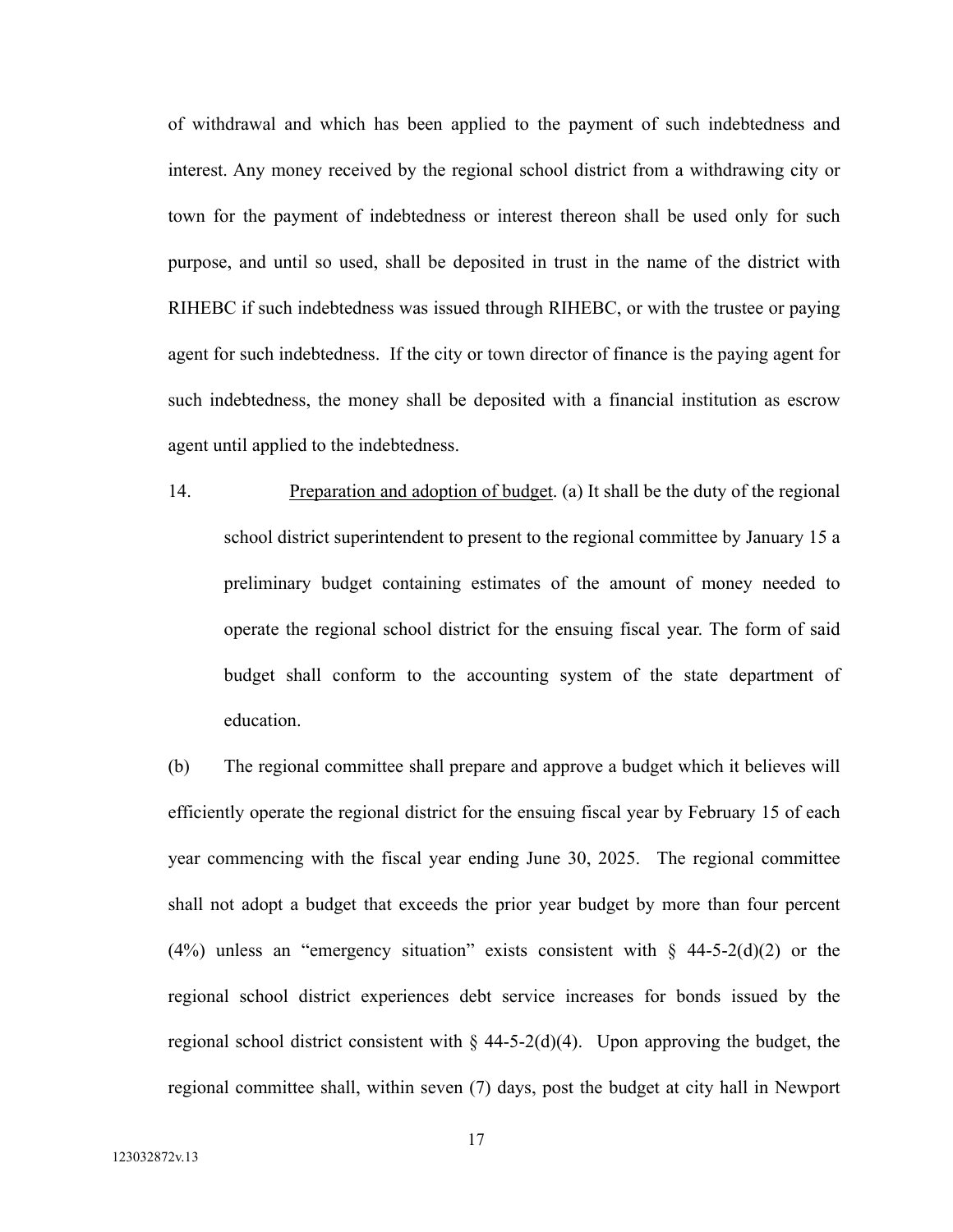and town hall in Middletown, and, within ten (10) days, publish the budget in one or more newspapers of general circulation in each or both municipalities.

(c) The regional committee shall, by February 15, submit its budget to a joint finance committee for its approval. The joint finance committee shall consist of seven (7) members. The members of the joint finance committee shall be appointed by the respective councils of the city of Newport and the town of Middletown. The members of the joint finance committee representing the city of Newport shall consist of the city manager or a designee, and two members of the city council appointed by majority vote of the city council, and if the city is to be represented by four (4) members, another representative from Newport which may include another representative from the Newport city council. The members of the joint finance committee representing the town of Middletown shall consist of the town administrator or a designee, two members of the town council appointed by majority vote of the town council, and if the town is to be represented by four (4) members, another representative from Middletown which may include another representative from the Middletown town council.

During years in which there are four (4) residents from the City of Newport on the regional committee, the joint finance committee shall be comprised of four (4) members appointed by the Town of Middletown and three (3) members appointed by the City of Newport. During years in which there are four (4) residents from the Town of Middletown on the regional committee, the joint finance committee shall be comprised of four (4) members appointed by the City of Newport and three (3) members appointed by the Town of Middletown. The first joint finance committee shall be appointed to serve a term of one (1) year following the election of the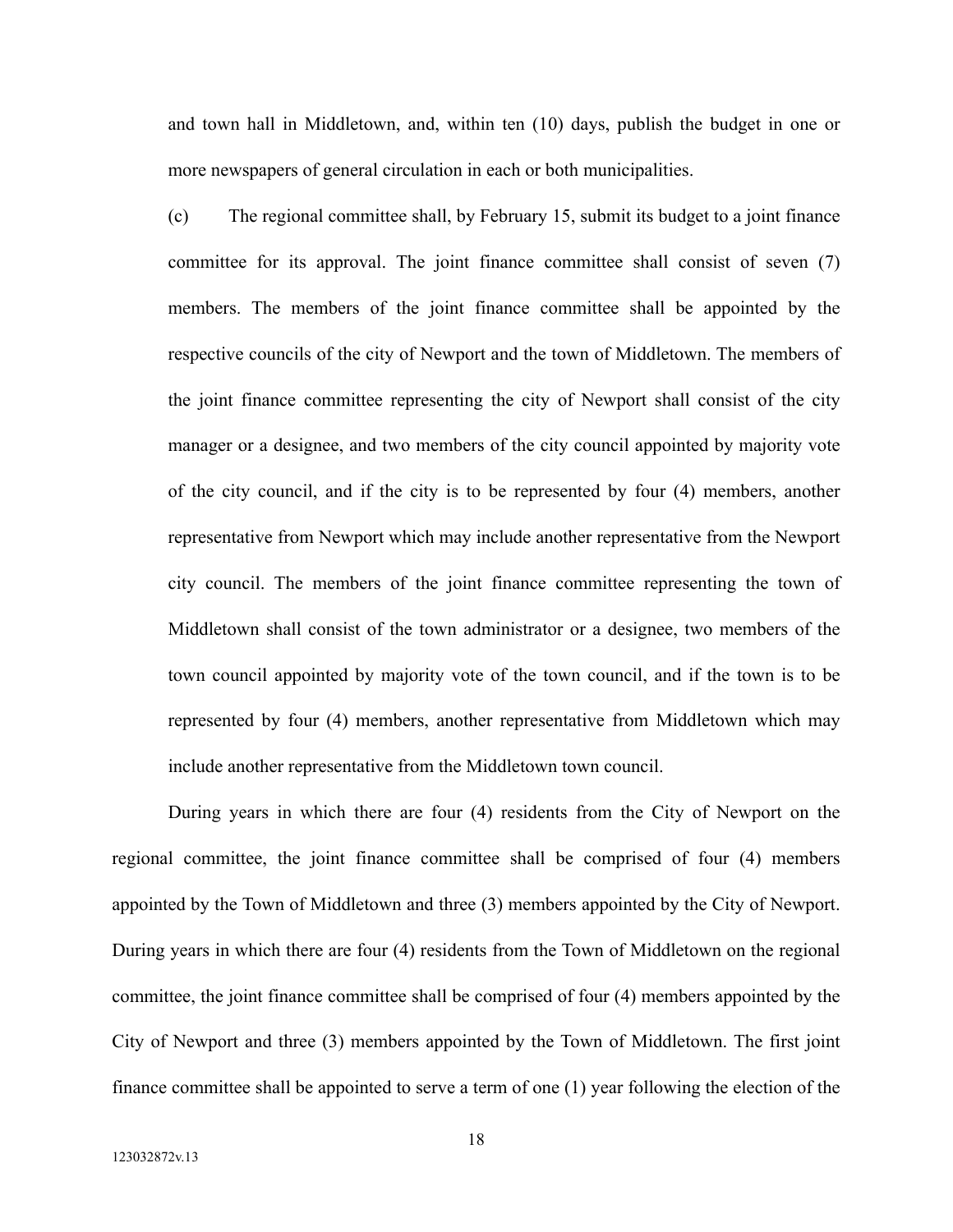first regional committee in November, 2023. Following the next general election in November, 2026, and following each general election thereafter, members shall be appointed to the joint finance committee for a term of two (2) years, such terms to run concurrent with that of the regional committee. In the event of any vacancy by death, resignation or incapacity to serve, the city or town council of the municipality which appointed the former committee member shall fill such vacancy by majority vote of the city or town council for a term lasting until the next scheduled appointment.

The joint finance committee shall approve a budget by March 15 of each year. Upon the approval of a budget by the joint finance committee, the regional committee shall, within seven (7) days, post the budget at Newport city hall and Middletown town hall, and, within ten (10) days, shall publish the budget in one or more newspapers of general circulation in each or both municipalities. If, however, a budget is not adopted by the joint finance committee before July 1 of each year, then the regional school committee shall operate the regional school district in accordance with the provisions of § 16-2-23 of the general laws, and the member city and town shall make payments to the regional school district, based upon the amounts appropriated for the support of the schools by the member city and town in the preceding fiscal year; provided, however, that the right of the regional school committee to take all actions it deems necessary under the provisions of § 16-2-21.4 of the general laws shall in all events remain in full force and effect at all times and shall not be impaired or restricted in any respect by any of the provisions of this act.

(d) Upon approval of the budget by the joint finance committee, each municipality shall appropriate the funds for the regional district which shall be apportioned between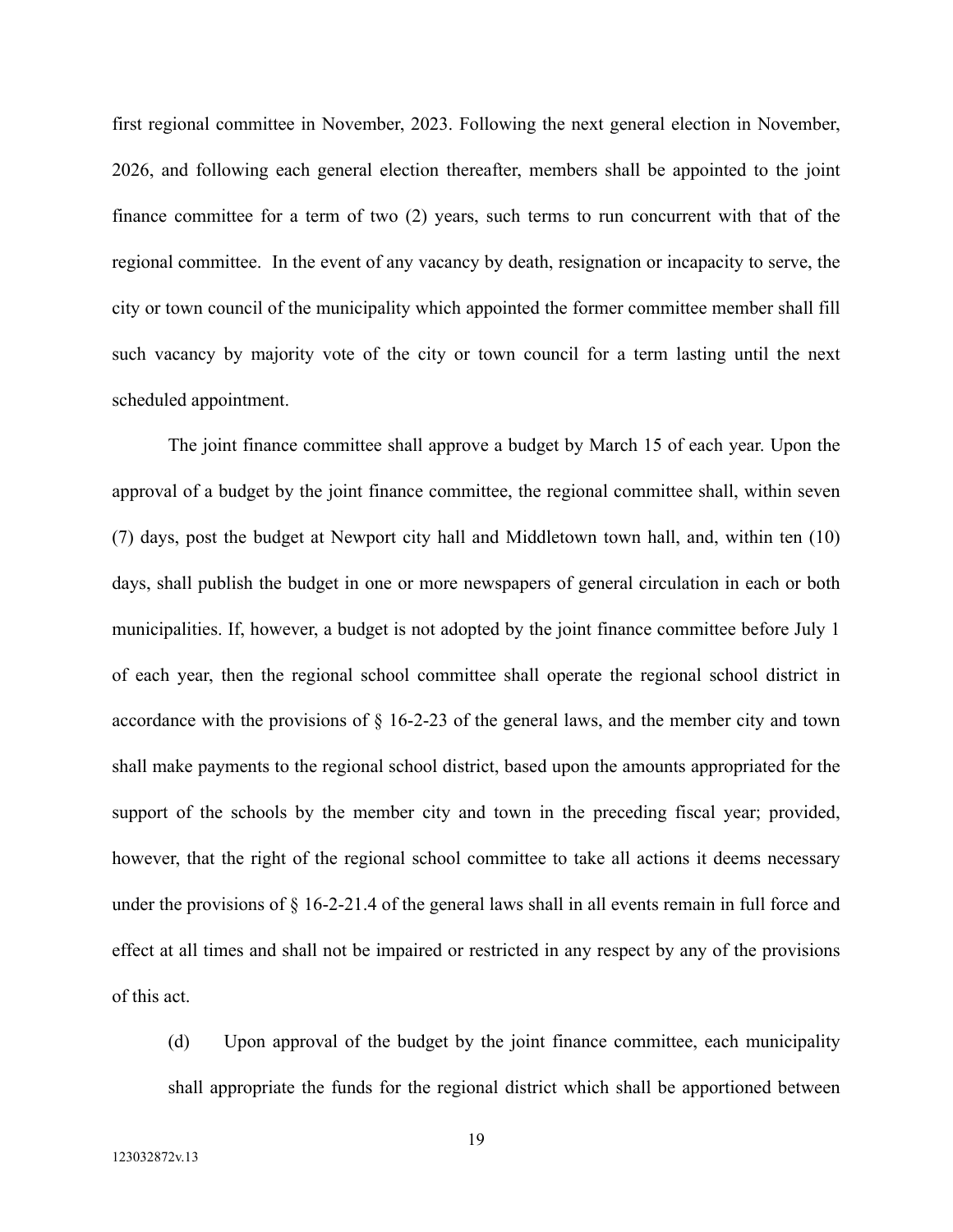the municipalities on a per public pupil calculation using enrollment as of the prior October 1.

15. Receipt and disbursement of aid. (a) All state and federal aid shall be distributed directly to the regional district with payment of such aid beginning the first fiscal year that the regional district shall be in operation, which is July 1, 2024 through June 30, 2025.

(b) Payment of additional state aid for regionalization as contained in § 16-7-20 shall also be made in the first fiscal year that the regional district shall be in operation, which is July 1, 2024 through June 30, 2025. The amount of the additional aid for regionalization shall be calculated on all expenditures, as approved by the council for elementary and secondary education of the state board of education in accordance with currently existing rules and regulations for administering the state aid of each district, made in the period of July 1, 2022 through June 30, 2023, as defined in  $\S$  16-7-16(f). The regional committee may request from the commissioner an advance from the additional state aid estimated for fiscal year 2024-2025, in an amount not to exceed ten percent (10%) of the bonus aid, for use during the period between authorization of voters to June 30, 2024. The advanced amounts shall be deducted from the operations aid to be paid for the period July 1, 2024 to June 30, 2025. All advanced amounts shall be subject to all applicable state laws and regulations.

16. Transfer of plant and facilities. The city of Newport and the town of Middletown may lease to the regional school district, for the sum of one dollar (\$1.00)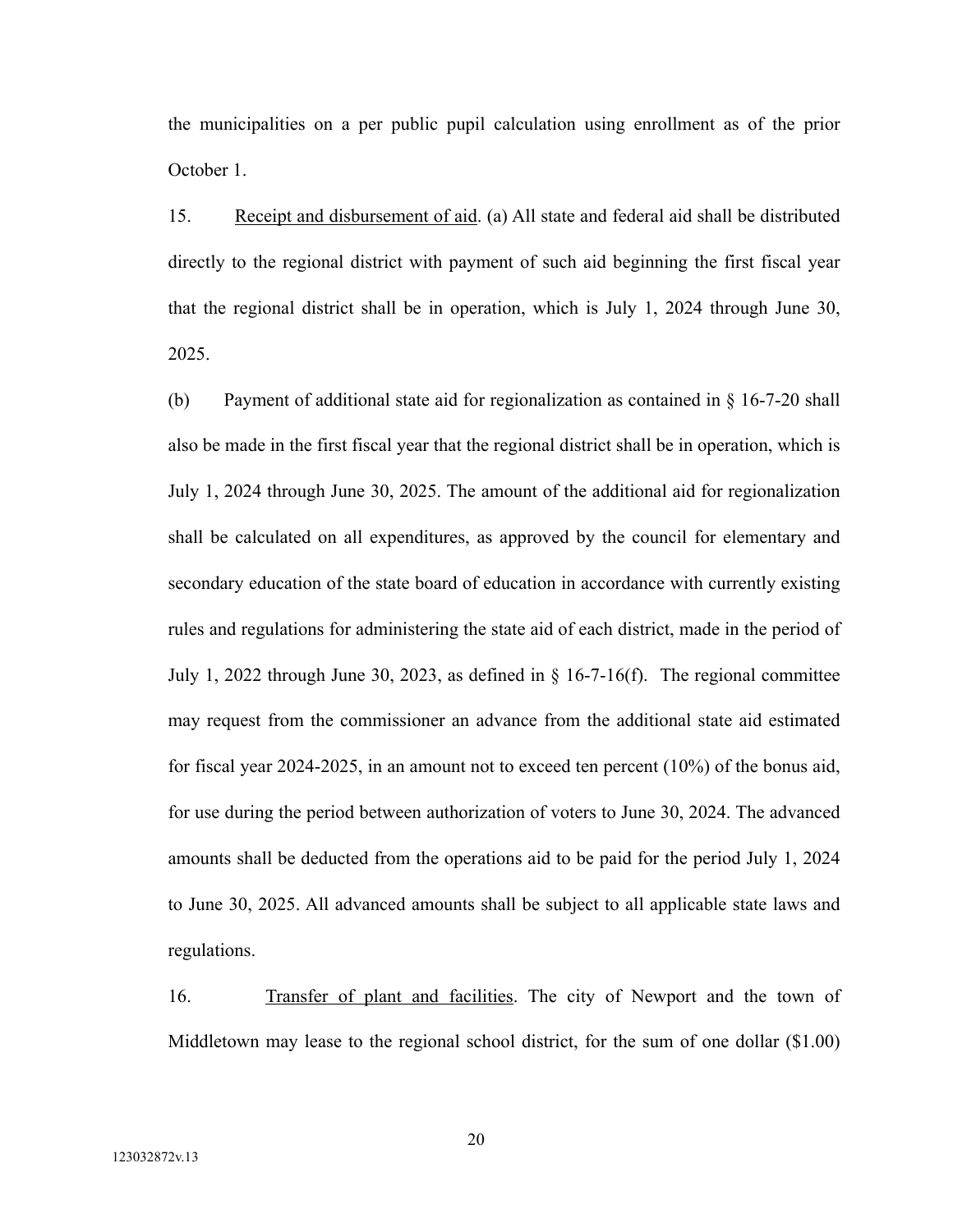per year, school buildings, facilities, furnishings, equipment and the land upon which they are sited that are owned, leased or financed by the respective municipalities.

17. Debt limitation. The regional district shall be subject to the statutory debt limit for incurring debt to ten percent (10%) of the full valuation of the taxable real property within the district as determined by the state department of revenue.

18. Regional school district fiscal year. The regional district fiscal year shall begin on July 1 and end on June 30.

19. Appropriations by member city and town. (a) Each city or town that is a member of the regional district shall annually appropriate a sum sufficient to pay its proportionate share of the interest on the bonds and notes issued and outstanding by the regional district under authority of this act, and also to pay its proportionate share of the principal of the bonds and notes maturing in any one year until said bonds and notes are fully paid.

Each city or town that is a member of the regional district shall annually appropriate a sum sufficient to pay its proportionate share of cost of the operation of the regional district in accordance with the terms of this act.

"Proportionate share," as referenced above, is based on per public pupil calculation, as defined in section 11 of this act.

20. Process for amending regional act. This act with respect to the formation of a regional district between the city of Newport and town of Middletown may be amended by an act of the general assembly accepted and approved by a vote of the qualified voters of the city of Newport and a vote of the qualified voters of the town of Middletown.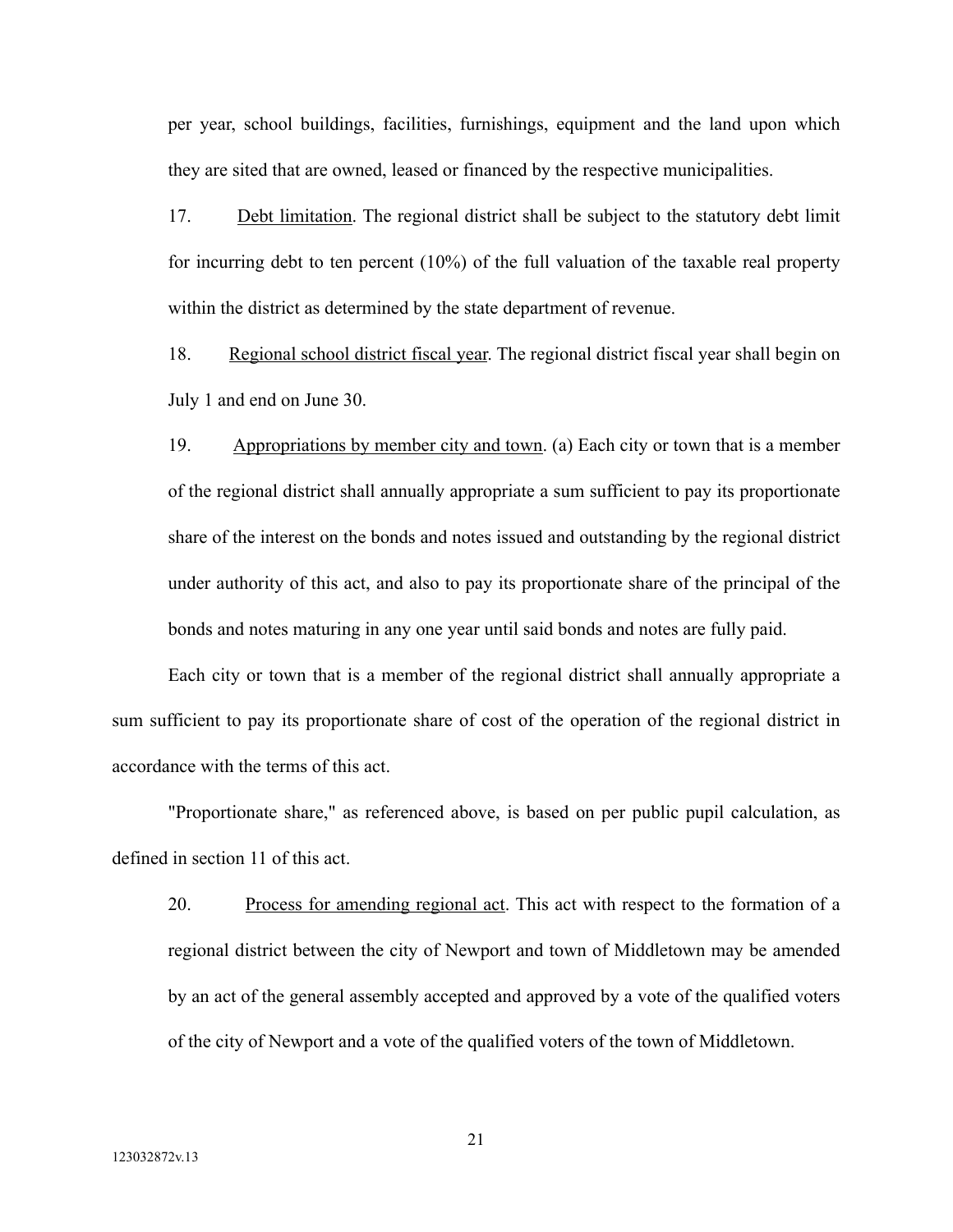21. Approval question. The question of the approval of this act shall be submitted to the qualified voters of the city of Newport and the qualified voters of the town of Middletown at the general election to be held on November 8, 2022 in accordance with title 17 of the general laws. The question shall be submitted in substantially the following form:

"Shall an act passed at the January, 2022 session of the general assembly entitled 'AN ACT AUTHORIZING THE CITY OF NEWPORT AND TOWN OF MIDDLETOWN TO ESTABLISH A REGIONAL SCHOOL DISTRICT AND PROVIDING FOR STATE AID FOR SCHOOL HOUSING COSTS OF AT LEAST 80% OF DEBT SERVICE FOR EXPENDITURES ELIGIBLE FOR STATE AID' be approved?" Notwithstanding anything contained in § 17-19-7 of the general laws to the contrary, the Newport and Middletown boards of canvassers may certify the question to the secretary of state not later than sixty (60) days prior to the date set for the election.

- 22. Availability of act. From the time the election is warned, it shall be the duty of the city clerk of the city of Newport and the town clerk of the town of Middletown to keep a copy of this act available at their offices for public inspection, but any failure of any said clerk to perform this duty shall not affect the validity of the election.
- 23. Applicability of other laws. The provisions of §§ 16-3-9 through 16-3-31 of the general laws shall not apply to the district. To the extent of any conflict of this act with any general or special law of applicability or home rule charter, this act shall be controlling.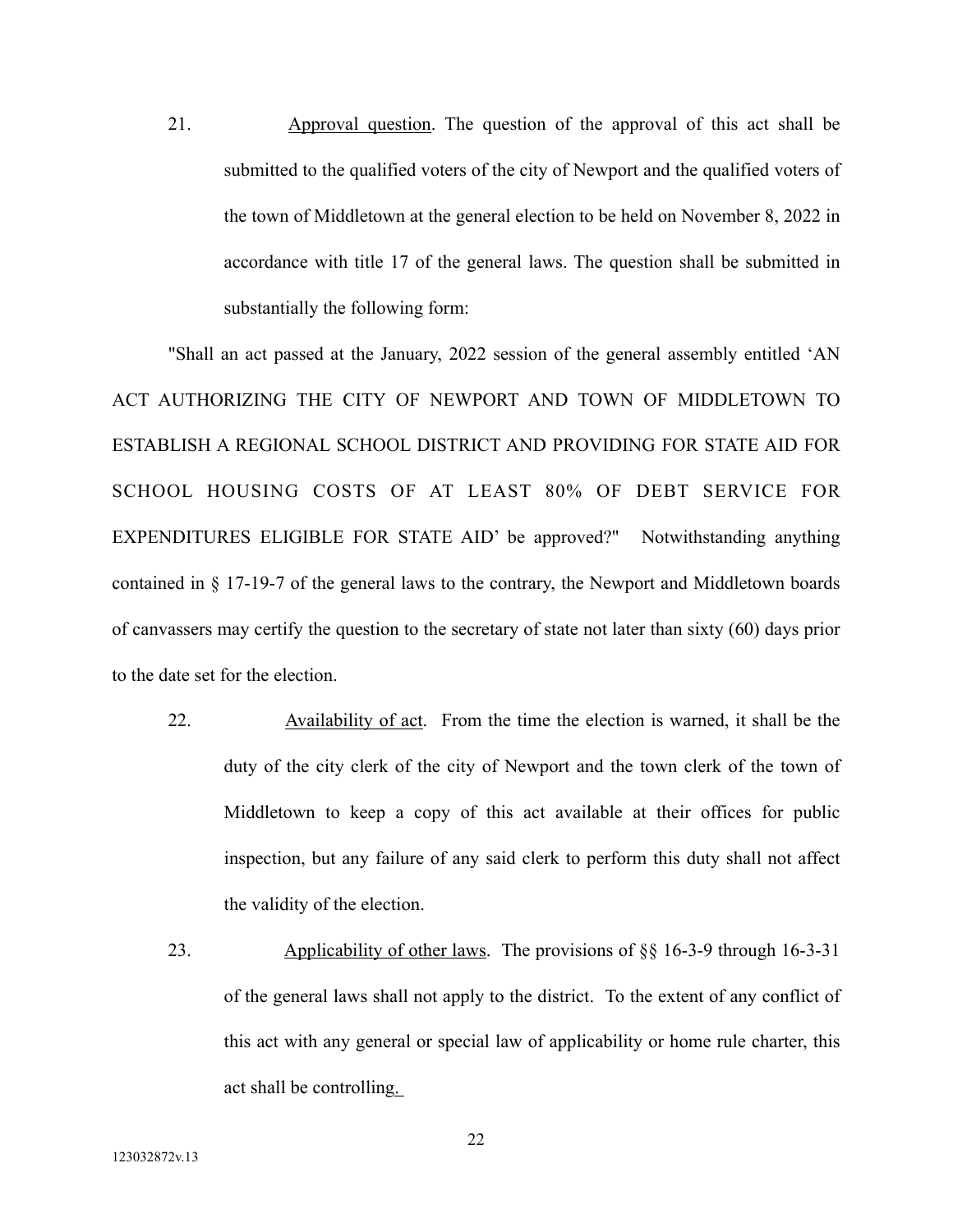24. Effectiveness. This section and sections 1, 21, 22 and 23 of this act shall take effect upon the passage of this act, and the remaining sections of this act shall take effect if: (a) the council for elementary and secondary education votes to approve the creation of the regional school district, (b) a majority of qualified voters of the city of Newport and a majority of those qualified voters of the town of Middletown, voting upon the question as set forth in section 21 shall vote in favor thereof and (c) a majority of the qualified voters of the town of Middletown voting at the general election to be held on November 8, 2022 vote to approve an act authorizing the town of Middletown to issue general obligation bonds, notes and other evidences of indebtedness to finance the construction, renovation, improvement, alteration, repair, landscaping, furnishing and equipping of new elementary, middle and high schools and school facilities throughout the town.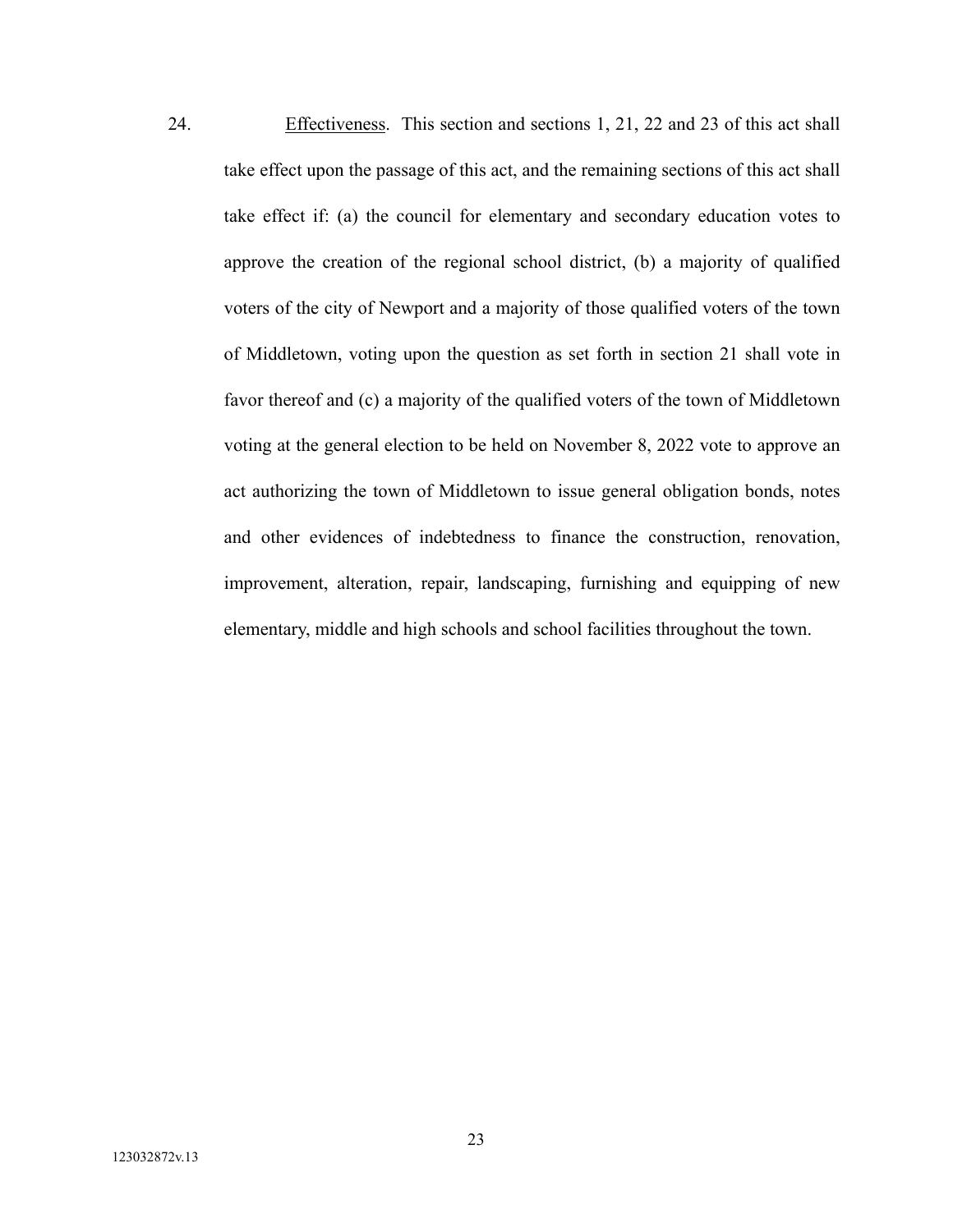#### EXPLANATION

#### OF

## AN ACT

# AN ACT AUTHORIZING THE CITY OF NEWPORT AND TOWN OF MIDDLETOWN TO ESTABLISH A REGIONAL SCHOOL DISTRICT AND PROVIDING FOR STATE AID FOR SCHOOL HOUSING COSTS OF AT LEAST 80% OF DEBT SERVICE FOR EXPENDITURES ELIGIBLE FOR STATE AID

#### \*\*\*

This act would authorize the city of Newport and the town of Middletown to establish a regional school district. General obligation bonds issued between January 1, 2022 and June 30, 2026 for school construction projects by the city of Newport and the town of Middletown would receive state housing aid for school housing costs of at least 80% of debt service for expenditures eligible for state aid. Sections 1, 21, 22, 23 and 24 of this act would take effect upon the passage of this act, and the remaining sections of this act shall take effect if (a) the council for elementary and secondary education votes to approve the creation of the regional school district, (b) a majority of qualified voters of the city of Newport and a majority of those qualified voters of the town of Middletown, voting upon the question as set forth in section 21 shall vote in favor thereof and (c) a majority of the qualified voters of the town of Middletown voting at the general election to be held on November 8, 2022 vote to approve an act authorizing the town of Middletown to issue general obligation bonds, notes and other evidences of indebtedness to finance the construction, renovation, improvement, alteration, repair, landscaping, furnishing and equipping of new elementary, middle and high schools and school facilities throughout the town.